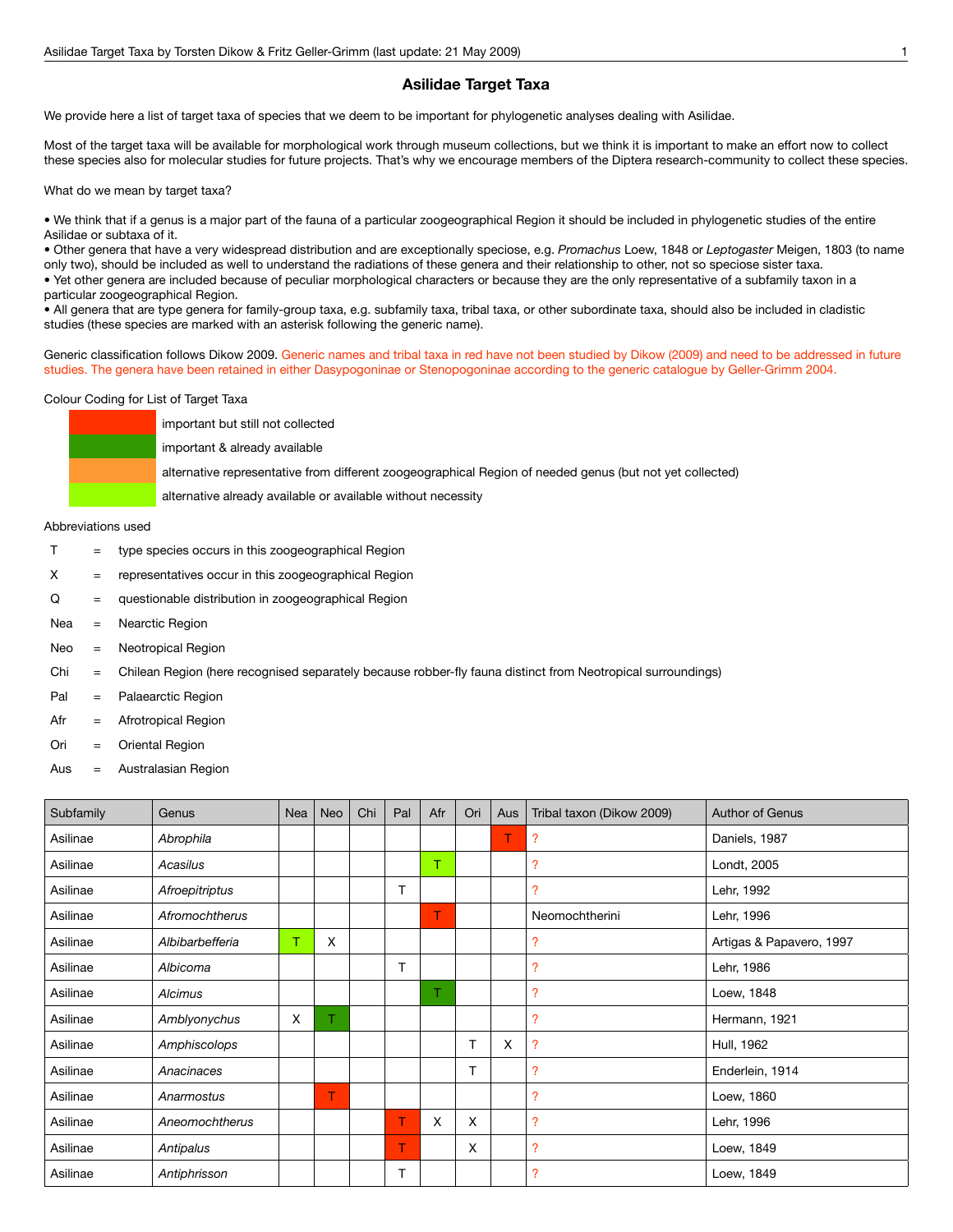| Subfamily | Genus                | <b>Nea</b>   | Neo | Chi | Pal         | Afr         | Ori | Aus                | Tribal taxon (Dikow 2009) | Author of Genus                |
|-----------|----------------------|--------------|-----|-----|-------------|-------------|-----|--------------------|---------------------------|--------------------------------|
| Asilinae  | Apoclea <sup>*</sup> |              |     |     | Τ           | X           | X.  |                    | type Apocleini            | Macquart, 1838                 |
| Asilinae  | Apotinocerus         |              | T   |     |             |             |     |                    | ?                         | Hull, 1962                     |
| Asilinae  | Aridefferia          | Τ            |     |     |             |             |     |                    | ?                         | Artigas & Papavero, 1997       |
| Asilinae  | Asilella             |              |     |     | $\top$      |             |     |                    | $\overline{\mathcal{E}}$  | Lehr, 1970                     |
| Asilinae  | Asiloephesus         |              |     |     | $\mathsf T$ |             |     |                    | ?                         | Lehr, 1992                     |
| Asilinae  | Asilus *             | $\mathsf X$  |     |     | Τ           | X           | Q   |                    | type Asilini              | Linnaeus, 1758                 |
| Asilinae  | Asiola               |              |     |     |             |             |     | T                  | $\overline{\mathcal{E}}$  | Daniels, 1977                  |
| Asilinae  | Astochia             |              |     |     | T           | $\mathsf X$ | Χ   | $\pmb{\mathsf{X}}$ | ?                         | Becker in Becker & Stein, 1913 |
| Asilinae  | Atractocoma          |              |     | T   |             |             |     |                    | <sup>2</sup>              | Artigas, 1970                  |
| Asilinae  | <b>Blepharotes</b>   |              |     |     |             |             |     | T                  | unplaced                  | Duncan, 1840                   |
| Asilinae  | Caenoura             |              |     |     |             | Τ.          |     |                    | ?                         | Londt, 2002                    |
| Asilinae  | Carinefferia         | X            | т   |     |             |             |     |                    | $\overline{?}$            | Artigas & Papavero, 1997       |
| Asilinae  | Carreraomyia         |              | Τ   |     |             |             |     |                    | ?                         | Cole, 1969                     |
| Asilinae  | Cerdistus            |              |     |     | T           | X           | Х   | $\mathsf Q$        | ?                         | Loew, 1849                     |
| Asilinae  | Cerozodus            |              | T   |     |             |             |     |                    | ?                         | Bigot, 1857                    |
| Asilinae  | Chilesus             |              | Q   | T.  |             |             |     |                    | $\overline{?}$            | Bromley, 1932                  |
| Asilinae  | Clephydroneura       |              |     |     |             |             | Τ   |                    | unplaced                  | Becker, 1925                   |
| Asilinae  | Cnodalomyia          |              | T   |     |             |             |     |                    | ?                         | Hull, 1962                     |
| Asilinae  | Colepia              |              |     |     |             |             |     | Τ                  | unplaced                  | Daniels, 1987                  |
| Asilinae  | Congomochtherus      |              |     |     |             | Τ.          |     |                    | unplaced                  | Oldroyd, 1970                  |
| Asilinae  | Conosiphon           |              |     |     | T           |             |     |                    | ?                         | Becker, 1923                   |
| Asilinae  | Cratolestes          |              | Q   | T.  |             |             |     |                    | $\overline{\mathcal{E}}$  | Hull, 1962                     |
| Asilinae  | Cratopoda            |              |     | T.  |             |             |     |                    | ?                         | Hull, 1962                     |
| Asilinae  | Ctenodontina         |              | Τ   |     |             |             |     |                    | ?                         | Enderlein, 1914                |
| Asilinae  | Dasophrys            |              |     |     |             | Τ.          |     |                    | unplaced                  | Loew, 1858                     |
| Asilinae  | Dicropaltum          | T            |     |     |             |             |     |                    | ?                         | Martin, 1975                   |
| Asilinae  | Didysmachus          |              |     |     | $\mathsf T$ |             |     |                    | ?                         | Lehr, 1996                     |
| Asilinae  | Dikowmyia            |              |     |     |             | $\top$      |     |                    | ?                         | Londt, 2002                    |
| Asilinae  | Diplosynapsis        |              | T   |     |             |             |     |                    | ?                         | Enderlein, 1914                |
| Asilinae  | Dolopus              |              |     |     |             |             |     | T                  | ?                         | Daniels, 1987                  |
| Asilinae  | Dysclytus            |              |     |     |             | $\top$      |     |                    | <sup>2</sup>              | Loew, 1858                     |
| Asilinae  | Dysmachus            |              | Q   |     | $\mathsf T$ |             |     |                    | unplaced                  | Loew, 1860                     |
| Asilinae  | Dystolmus            |              |     |     | $\top$      |             |     |                    | ?                         | Lehr, 1996                     |
| Asilinae  | Eccoptopus           |              |     |     | $\mathsf T$ |             |     |                    | ?                         | Loew, 1860                     |
| Asilinae  | Echthistus           |              |     |     | $\mathsf T$ |             |     |                    | $\overline{?}$            | Loew, 1849                     |
| Asilinae  | Eccritosia           | $\mathsf{X}$ | T   | X   |             |             |     | X                  | ?                         | Schiner, 1866                  |
| Asilinae  | Efferia              | T.           | X   | Q   |             |             |     | Q                  | ?                         | Coquillet, 1893                |
| Asilinae  | Eicherax             |              | T.  |     |             |             |     |                    | 2                         | Bigot, 1857                    |
| Asilinae  | Eichoichemus         |              | T.  |     |             |             |     |                    | unplaced                  | Bigot, 1857                    |
| Asilinae  | Engelepogon          |              |     |     | $\mathsf T$ |             |     |                    | $\overline{\mathcal{E}}$  | Lehr, 1992                     |
| Asilinae  | Epiklisis            |              |     |     |             |             | T   |                    | <sup>2</sup>              | Becker, 1925                   |
| Asilinae  | Epipamponeurus       |              | T.  |     |             |             |     |                    | ?                         | Becker, 1919                   |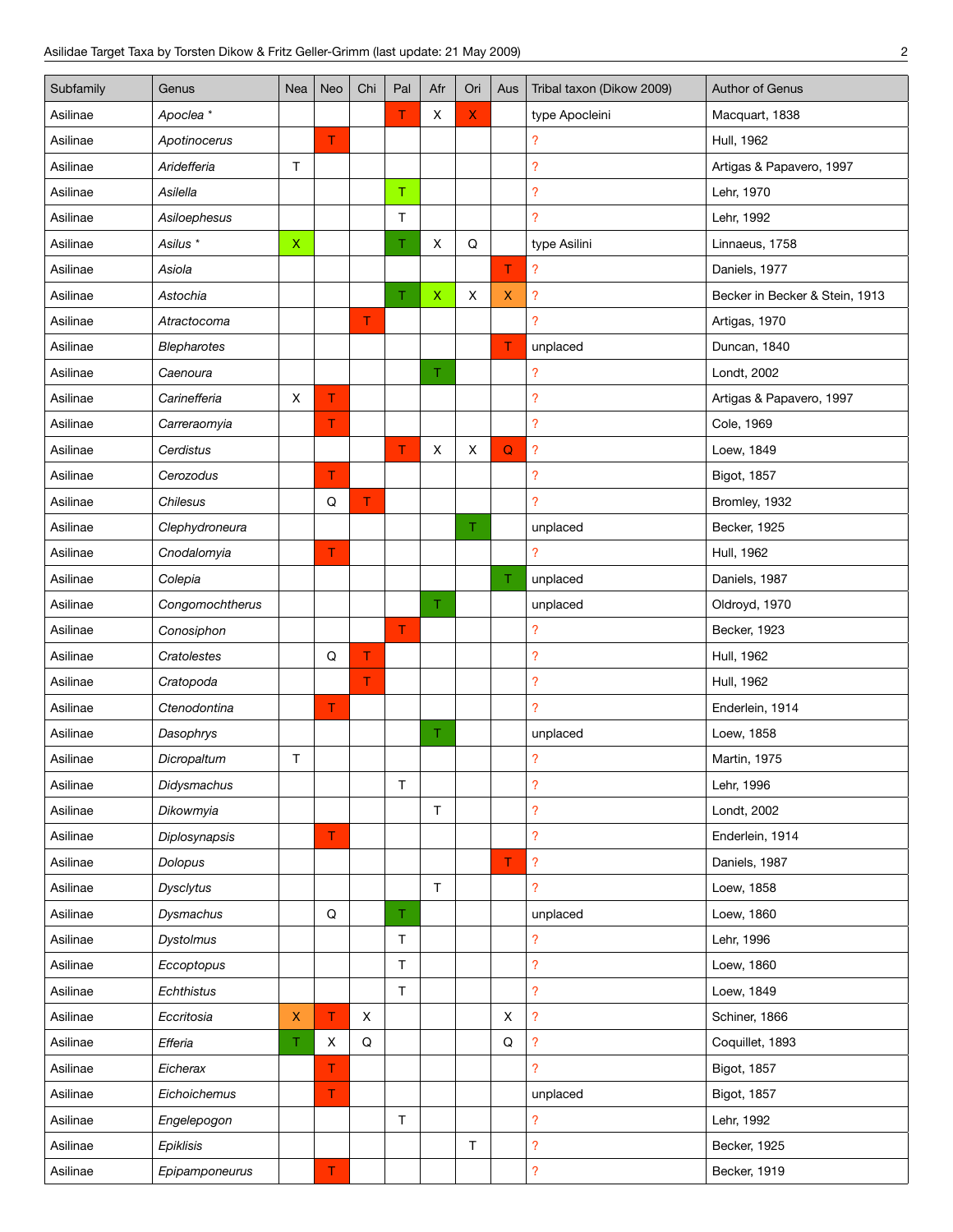| Subfamily | Genus                 | Nea         | Neo                                    | Chi         | Pal         | Afr            | Ori         | Aus | Tribal taxon (Dikow 2009) | Author of Genus          |
|-----------|-----------------------|-------------|----------------------------------------|-------------|-------------|----------------|-------------|-----|---------------------------|--------------------------|
| Asilinae  | Erax                  |             |                                        |             | $\mathsf T$ | X              |             | Q   | ?                         | Scopoli, 1763            |
| Asilinae  | Eraxasilus            |             | T                                      |             |             |                |             |     | <sup>2</sup>              | Carrera, 1959            |
| Asilinae  | Erebunus              |             |                                        |             | $\top$      |                |             |     | $\overline{\mathcal{E}}$  | Richter, 1966            |
| Asilinae  | Eremisca              |             |                                        |             | T           |                |             |     | $\overline{\mathcal{E}}$  | Hull, 1962               |
| Asilinae  | Eremonotus            |             |                                        |             | $\top$      |                |             |     | $\overline{\mathcal{E}}$  | Theodor, 1980            |
| Asilinae  | Esatanas              |             |                                        |             | T           |                | Q           |     | $\overline{\mathcal{E}}$  | Lehr, 1986               |
| Asilinae  | Etrurus               |             |                                        |             | $\top$      |                |             |     | $\overline{\mathcal{E}}$  | Lehr, 1992               |
| Asilinae  | Eutolmus              | $\mathsf Q$ |                                        |             | $\top$      |                |             |     | $\overline{?}$            | Loew, 1848               |
| Asilinae  | <b>Filiolus</b>       |             |                                        |             | $\top$      |                |             |     | $\overline{\mathcal{E}}$  | Lehr, 1967               |
| Asilinae  | Furcilla              | T           | $\mathsf Q$                            |             |             |                |             |     | $\overline{?}$            | Martin, 1975             |
| Asilinae  | Gibbasilus            |             |                                        |             |             | $\top$         |             |     | ?                         | Londt, 1986              |
| Asilinae  | Glaphyropyga          |             | T.                                     |             |             |                |             |     | $\overline{\mathcal{E}}$  | Schiner, 1866            |
| Asilinae  | Gongromyia            |             |                                        |             |             | $\top$         |             |     | $\overline{?}$            | Londt, 2002              |
| Asilinae  | Heligmonevra          |             |                                        |             |             | T.             | X.          | х   | unplaced                  | Bigot, 1858              |
| Asilinae  | Hippomachus           |             |                                        |             | X           | $\sf T$        |             |     | ?                         | Engel, 1927              |
| Asilinae  | Hoplopheromerus       |             |                                        |             | $\mathsf T$ | X              | X           |     | $\overline{\mathcal{E}}$  | Becker, 1925             |
| Asilinae  | <b>Juxtasilus</b>     |             |                                        |             |             | $\mathsf T$    |             |     | $\overline{\mathcal{E}}$  | Londt, 2005              |
| Asilinae  | Ktyr                  |             |                                        |             | $\mathsf T$ |                |             |     | ?                         | Lehr, 1967               |
| Asilinae  | Ktyrimisca            |             |                                        |             | $\mathsf T$ |                |             |     | ?                         | Lehr, 1967               |
| Asilinae  | Kurzenkoiellus        |             |                                        |             | $\top$      |                |             |     | $\overline{\mathcal{E}}$  | Lehr, 1995               |
| Asilinae  | Labarus               |             |                                        |             |             | T              |             |     | $\overline{\mathcal{E}}$  | Londt, 2005              |
| Asilinae  | Labromyia             |             | T.                                     |             |             |                |             |     | $\overline{\mathcal{E}}$  | Hull, 1962               |
| Asilinae  | Lecania               |             | T                                      |             |             |                | $\mathsf Q$ |     | $\overline{\mathcal{E}}$  | Macquart, 1838           |
| Asilinae  | Leinendera            |             | Τ                                      |             |             |                |             |     | $\overline{\mathcal{E}}$  | Carrera, 1945            |
| Asilinae  | Leleyellus            |             |                                        |             | $\mathsf T$ |                |             |     | $\overline{\mathcal{E}}$  | Lehr, 1995               |
| Asilinae  | Leptoharpacticus      |             | T                                      |             |             |                |             |     | $\overline{\mathcal{E}}$  | Lynch Arribalzaga, 1880  |
| Asilinae  | Lestophonax           |             | Τ                                      |             |             |                |             |     | $\overline{\mathcal{E}}$  | Hull, 1962               |
| Asilinae  | Lochmorhynchus        |             | T                                      | X           |             |                |             |     | unplaced                  | Engel, 1930              |
| Asilinae  | Lochyrus              |             |                                        | Τ.          |             |                |             |     | $\overline{?}$            | Artigas, 1970            |
| Asilinae  | Lycomya *             |             |                                        | $\mathsf T$ |             |                |             |     | type Lycomyini            | Bigot, 1857              |
| Asilinae  | Lycoprosopa           |             |                                        |             |             | $\mathsf T$    |             |     | 2                         | Hull, 1962               |
| Asilinae  | Machimus <sup>*</sup> | $\mathsf X$ | $\mathsf Q$                            |             | T           | $\pmb{\times}$ | X           |     | type Machimini            | Loew, 1849               |
| Asilinae  | Machiremisca          |             |                                        |             | T           |                |             |     | ?                         | Lehr, 1996               |
| Asilinae  | Mallophora            | T.          | $\mathsf{X}^{\scriptscriptstyle \top}$ |             |             |                |             |     | ?                         | Macquart, 1838           |
| Asilinae  | Martintella           |             | T.                                     |             |             |                |             |     | $\overline{\mathcal{E}}$  | Artigas, 1996            |
| Asilinae  | Mauropteron           |             |                                        |             |             |                |             | T   | $\overline{\mathcal{C}}$  | Daniels, 1987            |
| Asilinae  | Megalometopon         |             |                                        | T.          |             |                |             |     | ?                         | Artigas & Papavero, 1995 |
| Asilinae  | Megaphorus            | T.          | X                                      |             |             |                |             |     | Apocleini                 | Bigot, 1857              |
| Asilinae  | Melouromyia           |             |                                        |             |             | $\mathsf T$    |             |     | ?                         | Londt, 2002              |
| Asilinae  | Menexenus             |             | $\mathsf X$                            | T           |             |                |             |     | $\overline{\mathcal{E}}$  | Artigas, 1970            |
| Asilinae  | Mercuriana            |             |                                        |             | $\top$      |                |             |     | ?                         | Lehr, 1988               |
| Asilinae  | <b>Millenarius</b>    |             |                                        |             |             | $\mathsf T$    |             |     | $\overline{\mathcal{E}}$  | Londt, 2005              |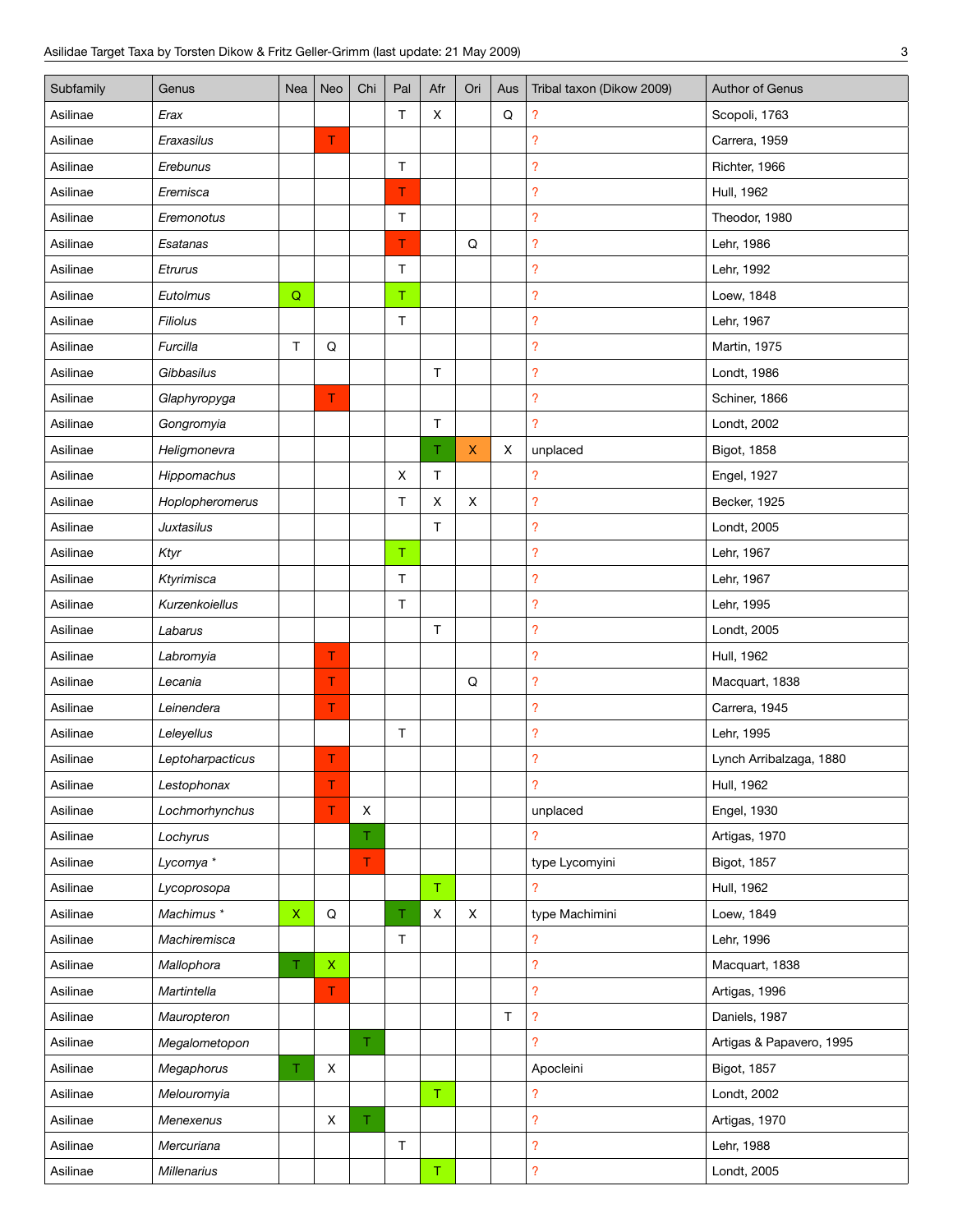| Subfamily | Genus                   | Nea         | Neo         | Chi | Pal          | Afr          | Ori    | Aus       | Tribal taxon (Dikow 2009)  | Author of Genus          |
|-----------|-------------------------|-------------|-------------|-----|--------------|--------------|--------|-----------|----------------------------|--------------------------|
| Asilinae  | <b>Minicatus</b>        |             |             |     | $\mathsf{T}$ |              |        |           | ?                          | Lehr, 1992               |
| Asilinae  | <b>Myaptex</b>          |             |             | Τ   |              |              |        |           | unplaced                   | Hull, 1962               |
| Asilinae  | Myaptexaria             |             |             | T   |              |              |        |           | ?                          | Artigas & Papavero, 1995 |
| Asilinae  | Negasilus               | Τ           |             |     |              |              |        |           | $\overline{\mathcal{C}}$   | Curran, 1934             |
| Asilinae  | Neoaratus               |             |             |     |              |              |        | T         | $\boldsymbol{\mathcal{P}}$ | Ricardo, 1913            |
| Asilinae  | Neocerdistus            |             |             |     |              |              |        | T         | $\boldsymbol{\mathcal{P}}$ | Hardy, 1926              |
| Asilinae  | Neoepitriptus           |             |             |     | $\mathsf{T}$ |              |        |           | $\overline{?}$             | Lehr, 1992               |
| Asilinae  | Neoitamus               | $\mathsf X$ |             |     | Τ.           |              | X      | X         | unplaced                   | Osten Sacken, 1878       |
| Asilinae  | Neolophonotus           |             |             |     | Q            | T.           |        |           | unplaced                   | Engel, 1925              |
| Asilinae  | Neomochtherus *         | X           |             |     | T            |              | X      | X         | type Neomochtherini        | Osten Sacken, 1878       |
| Asilinae  | <b>Neotes</b>           |             |             | T.  |              |              |        |           | $\overline{\phantom{a}}$   | Artigas & Papavero, 1995 |
| Asilinae  | Nerax                   | T           | X           |     |              |              |        |           | $\overline{?}$             | Hull, 1962               |
| Asilinae  | Nevadasilus             | T           |             |     |              |              |        |           | $\overline{\phantom{a}}$   | Artigas & Papavero, 1995 |
| Asilinae  | Nigrasilus              | T           |             |     |              |              |        |           | $\overline{?}$             | <b>Hine, 1908</b>        |
| Asilinae  | Nomomyia                |             |             | T   |              |              |        |           | unplaced                   | Artigas, 1970            |
| Asilinae  | Notomochtherus          |             |             |     |              | $\mathsf{T}$ |        |           | $\overline{\phantom{a}}$   | Londt, 2002              |
| Asilinae  | Nyssomyia               |             |             |     |              |              | $\top$ |           | $\overline{\mathcal{C}}$   | Hull, 1962               |
| Asilinae  | Odus                    |             |             |     | $\mathsf{T}$ |              |        |           | $\overline{?}$             | Lehr, 1986               |
| Asilinae  | Oldroydiana             |             |             |     | T            |              |        |           | ?                          | Lehr, 1996               |
| Asilinae  | Oligoschema             |             |             |     |              |              | $\top$ |           | $\overline{\mathcal{C}}$   | Becker, 1925             |
| Asilinae  | Orophotus               |             |             |     | X            |              | T      | Q         | $\overline{\mathcal{L}}$   | Becker, 1925             |
| Asilinae  | Pamponerus              |             |             |     | $\mathsf T$  |              |        |           | $\overline{?}$             | Loew, 1849               |
| Asilinae  | Pararatus               |             |             |     |              |              |        | T         | $\overline{\mathcal{L}}$   | Ricardo, 1913            |
| Asilinae  | Paramochtherus          |             |             |     | $\top$       |              |        |           | $\overline{\mathcal{E}}$   | Theodor, 1980            |
| Asilinae  | Pashtshenkoa            |             |             |     | T            |              |        |           | $\overline{\mathcal{L}}$   | Lehr, 1995               |
| Asilinae  | <b>Phileris</b>         |             |             |     | T.           |              |        |           | $\overline{\mathcal{L}}$   | Tsacas & Weinberg, 1976  |
| Asilinae  | Philodicus              |             |             |     | $\mathsf X$  | Χ            |        | ${\sf Q}$ | Apocleini                  | Loew, 1847               |
| Asilinae  | Philonicus <sup>*</sup> | $\mathsf X$ | $\mathsf Q$ |     | Τ.           |              | X      |           | type Philonicini           | Loew, 1849               |
| Asilinae  | Pogonioefferia          | T.          | Q           |     |              |              |        |           | unplaced                   | Artigas & Papavero, 1997 |
| Asilinae  | Polacantha              | T           | Q           |     |              |              |        |           | $\overline{?}$             | Martin, 1975             |
| Asilinae  | Polyphonius             |             |             |     | T            |              |        |           | $\overline{\mathcal{L}}$   | Loew, 1848               |
| Asilinae  | Polysarca               |             |             |     | T.           |              |        |           | $\overline{\mathcal{E}}$   | Schiner, 1866            |
| Asilinae  | Polysarcodes            |             |             |     | $\top$       |              |        |           | $\overline{\mathcal{E}}$   | Paramonov, 1937          |
| Asilinae  | Porasilus               |             | T           |     |              |              |        |           | $\overline{\mathcal{E}}$   | Curran, 1934             |
| Asilinae  | Premochtherus           |             |             |     | $\top$       |              |        |           | $\overline{?}$             | Lehr, 1996               |
| Asilinae  | Proctacanthella         | T           | $\mathsf Q$ |     |              |              |        |           | $\overline{?}$             | Bromley, 1934            |
| Asilinae  | Proctacanthus           | T.          | X           |     |              |              |        |           | unplaced                   | Macquart, 1838           |
| Asilinae  | Proctophoroides         |             | T.          |     |              |              |        |           | ?                          | Artigas & Papavero, 1995 |
| Asilinae  | Prolatiforceps          | $\mathsf T$ | Q           |     |              |              |        |           | $\overline{?}$             | Martin, 1975             |
| Asilinae  | Promachella             | T           |             |     |              |              |        |           | $\overline{?}$             | Cole & Pritchard, 1964   |
| Asilinae  | Promachus               | $\mathsf X$ | X           | Q   | $\mathsf X$  | $\mathsf X$  | T      | X.        | Apocleini                  | Loew, 1848               |
| Asilinae  | Pseuderemisca           |             |             |     | T            |              |        |           | ?                          | Lehr, 1986               |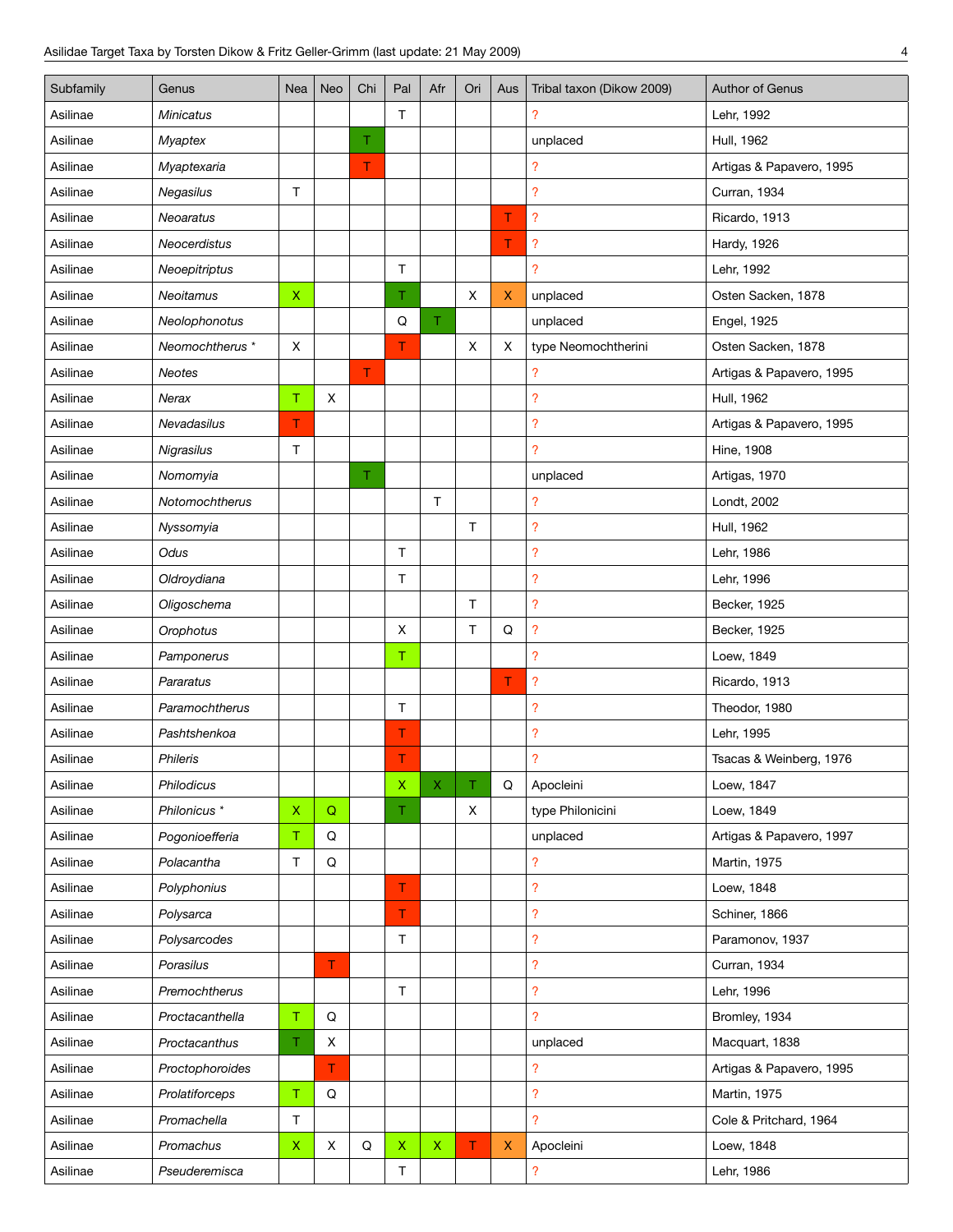| Subfamily      | Genus              | Nea         | Neo | Chi | Pal          | Afr          | Ori | Aus | Tribal taxon (Dikow 2009) | Author of Genus           |
|----------------|--------------------|-------------|-----|-----|--------------|--------------|-----|-----|---------------------------|---------------------------|
| Asilinae       | Pteralbis          |             | Τ   |     |              |              |     |     | ?                         | Ayala Landa, 1981         |
| Asilinae       | Reburrus           |             |     |     |              |              | X   | T   | ?                         | Daniels, 1987             |
| Asilinae       | Regasilus          |             | T   |     |              |              |     |     | $\overline{\mathcal{E}}$  | Curran, 1931              |
| Asilinae       | Reminasus          |             |     |     | $\mathsf{T}$ |              | X   |     | ?                         | Lehr, 1979                |
| Asilinae       | Rhadinosoma        |             |     | T.  |              |              |     |     | $\overline{\mathcal{E}}$  | Artigas, 1970             |
| Asilinae       | Rhadiurgus         | X           |     |     | $\top$       |              | Q   |     | ?                         | Loew, 1849                |
| Asilinae       | Robertomyia        |             |     |     |              | T.           |     |     | $\overline{?}$            | Londt, 1990               |
| Asilinae       | Satanas            |             |     |     | T            |              |     |     | unplaced                  | Jacobson, 1908            |
| Asilinae       | Senoprosopis       |             |     |     |              |              | T   |     | ?                         | Macquart, 1838            |
| Asilinae       | Sphagomyia         |             |     |     |              | $\mathsf{T}$ |     |     | $\overline{\mathcal{E}}$  | Londt, 2002               |
| Asilinae       | <b>Stenasilus</b>  |             | T.  |     |              |              |     |     | $\overline{\mathcal{E}}$  | Carrera, 1960             |
| Asilinae       | Stilpnogaster      | Q           |     |     | $\top$       |              |     |     | ?                         | Loew, 1849                |
| Asilinae       | <b>Stizolestes</b> |             |     | T.  |              |              |     |     | $\overline{\mathcal{E}}$  | Hull, 1962                |
| Asilinae       | Strophipogon       |             |     |     |              |              | T.  |     | ?                         | Hull, 1958                |
| Asilinae       | Synolcus           |             |     |     |              | Τ.           |     |     | $\overline{\mathcal{E}}$  | Loew, 1858                |
| Asilinae       | Taurhynchus        |             | T   |     |              |              |     |     | ?                         | Artigas & Papavero, 1995  |
| Asilinae       | Templasilus        |             |     |     | $\top$       |              |     |     | $\overline{\mathcal{E}}$  | Peris, 1957               |
| Asilinae       | Theodoria          |             |     |     | T.           |              |     |     | ?                         | Hradský & Hüttinger, 1984 |
| Asilinae       | Theodoriana        |             |     |     | $\top$       |              |     |     | $\overline{?}$            | Lehr, 1987                |
| Asilinae       | Threnia            |             | T.  |     |              |              | Q   |     | unplaced                  | Schiner, 1868             |
| Asilinae       | <b>Tolmerus</b>    | $\mathsf X$ | Q   |     | T            |              |     |     | unplaced                  | Loew, 1849                |
| Asilinae       | <b>Torasilus</b>   |             |     |     |              | $\top$       |     |     | $\overline{\mathcal{E}}$  | Londt, 2005               |
| Asilinae       | Trichomachimus     |             |     |     | $\top$       |              | X   |     | $\overline{\mathcal{E}}$  | Engel, 1934               |
| Asilinae       | Triorla            | T.          | X   |     |              |              |     |     | $\overline{\mathcal{E}}$  | Parks, 1968               |
| Asilinae       | Tsacasia           |             | T   |     |              |              |     |     | $\overline{\mathcal{E}}$  | Artigas & Papavero, 1995  |
| Asilinae       | Tsacasiella        |             |     |     |              | Τ            |     |     | $\overline{\mathcal{E}}$  | Lehr, 1996                |
| Asilinae       | Tuberculefferia    | T.          |     |     |              |              |     |     | ?                         | Artigas & Papavero, 1997  |
| Asilinae       | Turkiella          |             |     |     | $\mathsf{T}$ |              |     |     | $\overline{\mathcal{E}}$  | Lehr, 1996                |
| Asilinae       | Ujguricola         |             |     |     | $\mathsf T$  |              |     |     | ?                         | Lehr, 1970                |
| Asilinae       | Valiraptor         |             |     |     |              | T.           |     |     | $\overline{\mathcal{E}}$  | Londt, 2002               |
| Asilinae       | <b>Wilcoxius</b>   |             | T   |     |              |              |     |     | $\overline{?}$            | Martin, 1975              |
| Asilinae       | Wygodasilus        |             | T.  |     |              |              |     |     | $\overline{\mathcal{C}}$  | Artigas & Papavero, 1995  |
| Asilinae       | Wyliea             | T           | X   |     |              |              |     |     | $\overline{?}$            | Martin, 1975              |
| Asilinae       | Yksdarhus          |             |     |     | $\mathsf T$  |              |     |     | $\overline{\mathcal{E}}$  | Hradský & Hüttinger, 1983 |
| Asilinae       | Zelamyia           |             |     |     |              | $\top$       |     |     | ?                         | Londt, 2005               |
| Asilinae       | Zosteria           |             |     |     |              |              |     | T.  | unplaced                  | Daniels, 1987             |
| Asilinae       | Zoticus            |             | X   | T   |              |              |     |     | ?                         | Artigas, 1970             |
|                |                    |             |     |     |              |              |     |     |                           |                           |
| Asilinae?      | Aristofolia        |             | Τ   |     |              |              |     |     | $\overline{\mathcal{E}}$  | Ayala Landa, 1978         |
|                |                    |             |     |     |              |              |     |     |                           |                           |
| Bathypogoninae | Bathypogon *       |             |     |     |              |              |     | т   | type Bathypogonini        | Loew, 1851                |
| Bathypogoninae | Carebaricus        |             | T   |     |              |              |     |     |                           | Artigas & Papavero, 1991  |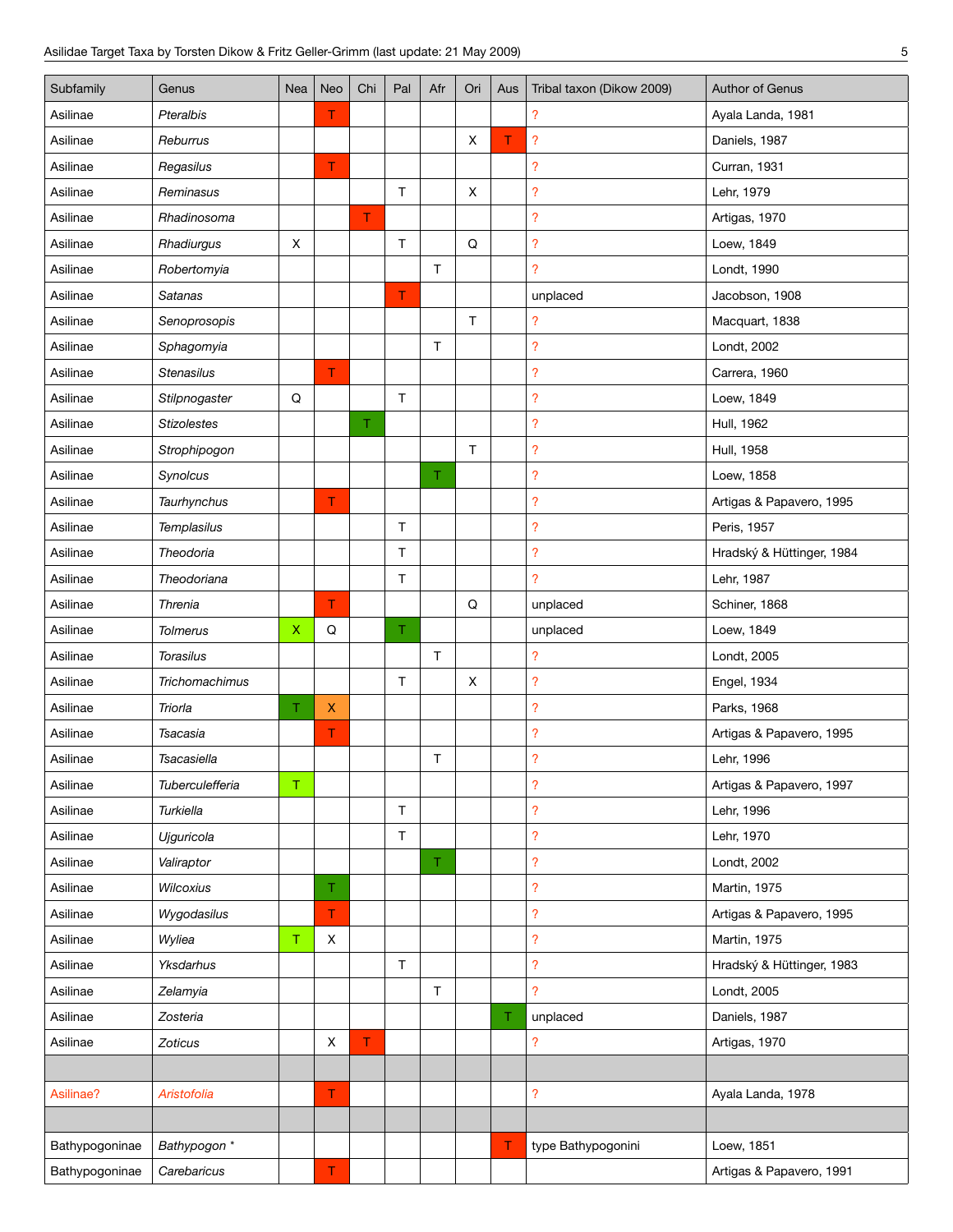| Subfamily        | Genus                   | <b>Nea</b>     | Neo | Chi | Pal         | Afr | Ori | Aus | Tribal taxon (Dikow 2009) | <b>Author of Genus</b>   |
|------------------|-------------------------|----------------|-----|-----|-------------|-----|-----|-----|---------------------------|--------------------------|
|                  |                         |                |     |     |             |     |     |     |                           |                          |
| Brachyrhopalinae | Afroholopogon           |                |     |     | $\mathbf Q$ | T.  |     |     | Cyrtopogonini             | Londt, 1994              |
| Brachyrhopalinae | Austrosaropogon         |                |     |     |             |     |     | т   | Brachyrhopalini           | Hardy, 1934              |
| Brachyrhopalinae | Brachyrhopala *         |                |     |     |             |     |     | т   | type Brachyrhopalini      | Macquart, 1847           |
| Brachyrhopalinae | Cabasa                  |                |     |     |             |     |     | T   | Brachyrhopalini           | Walker, 1851             |
| Brachyrhopalinae | Ceraturgus *            | T.             |     |     | $\mathsf X$ |     |     |     | type Ceraturgini          | Wiedemann, 1824          |
| Brachyrhopalinae | Chrysopogon *           |                |     |     |             |     |     | T   | type Chrysopogonini       | von Roeder, 1881         |
| Brachyrhopalinae | Codula                  |                |     |     |             |     |     | T   | Chrysopogonini            | Macquart, 1850           |
| Brachyrhopalinae | Cophura                 | $\pmb{\times}$ | T   |     |             |     |     |     | unplaced                  | Osten Sacken, 1887       |
| Brachyrhopalinae | Cyrtopogon *            | Χ              |     |     | T           |     | X.  |     | type Cyrtopogonini        | Loew, 1847               |
| Brachyrhopalinae | Dasycyrton              |                |     | T.  |             |     |     |     | Cyrtopogonini             | Philippi, 1865           |
| Brachyrhopalinae | Heteropogon             | X              | Q   |     | Τ           |     |     |     | unplaced                  | Loew, 1847               |
| Brachyrhopalinae | Holopogon               | Χ              | Q   |     | Τ.          |     |     |     | unplaced                  | Loew, 1847               |
| Brachyrhopalinae | Leptarthrus             |                |     |     | Τ           |     |     |     | unplaced                  | Stephens, 1829           |
| Brachyrhopalinae | Metapogon               | т              | Q   |     |             |     |     |     | unplaced                  | Coquillett, 1904         |
| Brachyrhopalinae | Nannocyrtopogon         | T.             |     |     |             |     |     |     | Ceraturgini               | Wilcox & Martin, 1936    |
| Brachyrhopalinae | <b>Nicocles</b>         | Τ              | Q   |     |             |     |     |     | unplaced                  | Jaennicke, 1867          |
| Brachyrhopalinae | Rhabdogaster            |                |     |     | Q           | T.  |     |     | unplaced                  | Loew, 1858               |
|                  |                         |                |     |     |             |     |     |     |                           |                          |
| Dasypogoninae    | Aczelia                 |                | Τ   |     |             |     |     |     | Dasypogonini              | Carrera, 1955            |
| Dasypogoninae    | Allopogon               |                | T.  |     |             |     |     |     | Lastauracini              | Schiner, 1866            |
| Dasypogoninae    | Alvarenga               |                | Τ   |     |             |     |     |     | $\overline{\mathcal{E}}$  | Carrera, 1960            |
| Dasypogoninae    | Annamyia                |                | T   |     |             |     |     |     | $\overline{\mathcal{E}}$  | Pritchard, 1941          |
| Dasypogoninae    | Aphamartania            |                | T   |     |             |     |     |     | $\overline{?}$            | Schiner, 1866            |
| Dasypogoninae    | Apolastauroides         |                | Τ   |     |             |     |     |     | Lastauracini              | Artigas & Papavero, 1988 |
| Dasypogoninae    | Apothechyla             |                |     |     |             |     |     | Τ   | Dasypogonini              | Hull, 1962               |
| Dasypogoninae    | Araucopogon             |                |     | т   |             |     |     |     | Dasypogonini              | Artigas & Papavero, 1988 |
| Dasypogoninae    | Archilaphria *          |                |     |     | X           |     | T   |     | type Archilaphriini       | Enderlein, 1914          |
| Dasypogoninae    | <b>Archilestris</b>     | $\mathsf X$    | T   |     |             |     |     |     | unplaced                  | Loew, 1874               |
| Dasypogoninae    | Aspidopyga              |                | T.  |     |             |     |     |     | $\overline{?}$            | Carrera, 1949            |
| Dasypogoninae    | Aterpogon               |                |     |     |             |     |     | T   | $\overline{?}$            | Hardy, 1930              |
| Dasypogoninae    | Austenmyia              |                | T.  |     |             |     |     |     | Dasypogonini              | Carrera, 1955            |
| Dasypogoninae    | <b>Bamwardaria</b>      |                |     |     | $\top$      |     |     |     | Dasypogonini              | Hradský, 1983            |
| Dasypogoninae    | Blepharepium *          | X              | Τ   |     |             |     |     |     | type Blepharepiini        | Rondani, 1848            |
| Dasypogoninae    | <b>Brevirostrum</b>     |                |     |     | Q           |     | T   |     | Megapodini                | Londt, 1980              |
| Dasypogoninae    | Caroncoma               |                |     |     |             | T   |     |     | Megapodini                | Londt, 1980              |
| Dasypogoninae    | Chryseutria             |                |     |     |             |     |     | Τ   | Dasypogonini              | Hardy, 1928              |
| Dasypogoninae    | Chylophaga              |                |     |     |             |     |     | Τ   | Dasypogonini              | Hull, 1962               |
| Dasypogoninae    | Cleptomyia              |                | T   |     |             |     |     |     | Dasypogonini              | Carrera, 1949            |
| Dasypogoninae    | Comantella              | T              |     |     |             |     |     |     | $\overline{?}$            | <b>Curran, 1923</b>      |
| Dasypogoninae    | Cyrtophrys <sup>*</sup> |                | T.  |     |             |     |     |     | type Cyrtophryina         | Loew, 1851               |
| Dasypogoninae    | Dakinomyia              |                |     |     |             |     |     | Τ   | Dasypogonini              | Hardy, 1934              |
|                  |                         |                |     |     |             |     |     |     |                           |                          |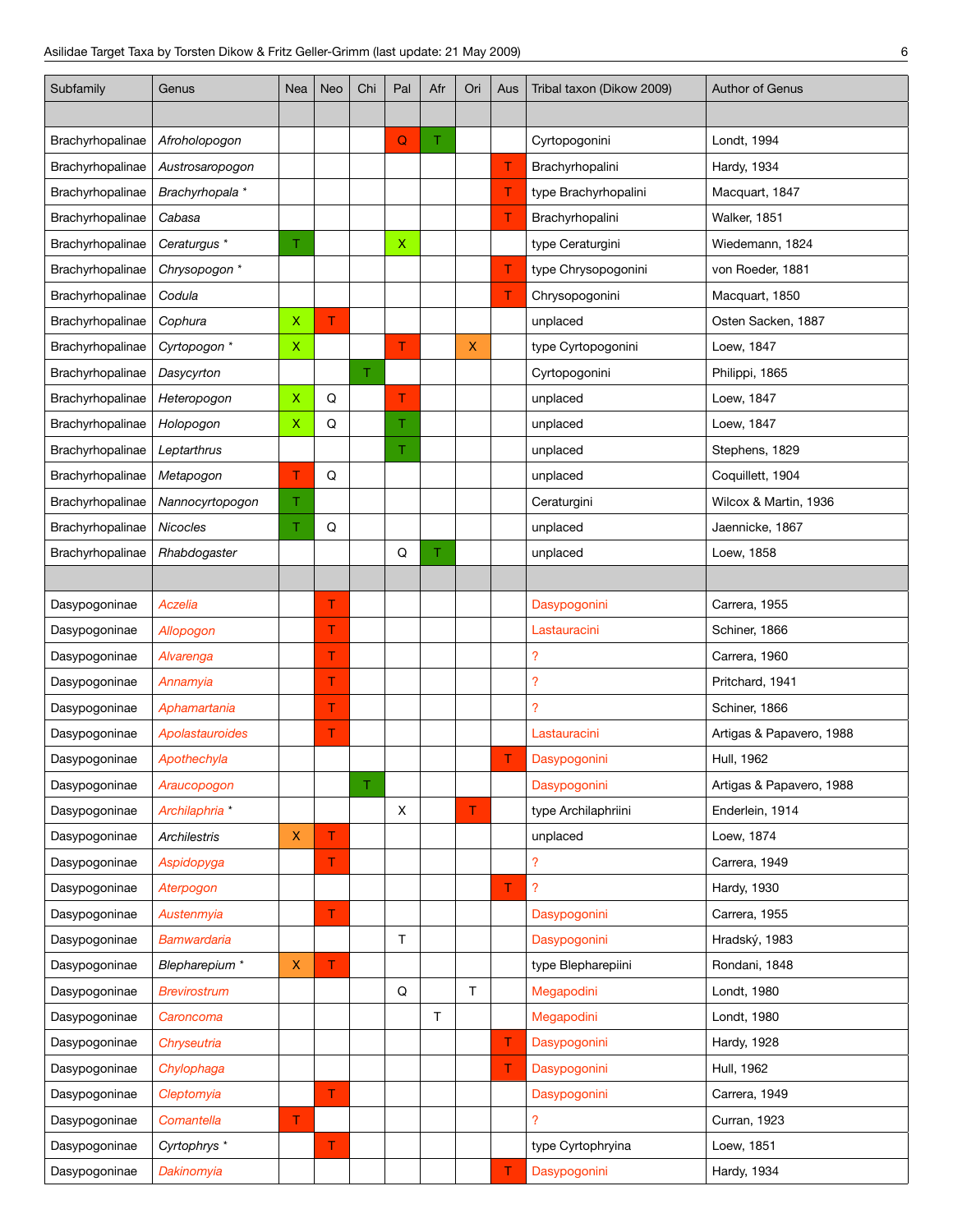| Subfamily     | Genus                   | Nea          | Neo                | Chi         | Pal | Afr | Ori          | Aus                | Tribal taxon (Dikow 2009)   | <b>Author of Genus</b>  |
|---------------|-------------------------|--------------|--------------------|-------------|-----|-----|--------------|--------------------|-----------------------------|-------------------------|
| Dasypogoninae | <b>Daptolestes</b>      |              |                    |             |     |     |              | Τ                  | Dasypogonini                | Hull, 1962              |
| Dasypogoninae | Dasypogon *             |              |                    |             | Τ   |     | X            | Q                  | type Dasypogonini           | Meigen, 1803            |
| Dasypogoninae | Deromyia                |              |                    | T           |     |     |              |                    | Megapodini: Cyrtophryina    | Philippi, 1865          |
| Dasypogoninae | <b>Diogmites</b>        | Τ.           | Χ                  |             |     |     |              |                    | unplaced                    | Loew, 1866              |
| Dasypogoninae | Erythropogon            |              |                    |             |     |     |              | T                  | Dasypogonini                | <b>White, 1914</b>      |
| Dasypogoninae | Hodophylax              | т            | Q                  |             |     |     |              |                    | $\overline{\mathcal{L}}$    | <b>James, 1933</b>      |
| Dasypogoninae | Lastaurina              |              | т                  |             |     |     |              |                    | Lastauracini                | Curran, 1935            |
| Dasypogoninae | Lastaurus               |              | T.                 |             |     |     |              |                    | Lastauracini                | Loew, 1851              |
| Dasypogoninae | Lestomyia               | $\top$       |                    |             |     |     |              |                    | unplaced                    | Williston, 1884         |
| Dasypogoninae | <b>Macrocolus</b>       |              | т                  |             |     |     |              |                    | Dasypogonini                | Engel, 1930             |
| Dasypogoninae | Megapoda *              |              | т                  |             |     |     |              |                    | type Megapodini             | Macquart, 1834          |
| Dasypogoninae | <b>Metalaphria</b>      |              |                    |             |     |     |              | T.                 | Dasypogonini                | Ricardo, 1912           |
| Dasypogoninae | Molobratia *            |              |                    |             | T.  |     | X            |                    | type Molobratiini           | Hull, 1958              |
| Dasypogoninae | Neocyrtopogon           |              |                    |             |     |     |              | T                  | Dasypogonini                | Ricardo, 1912           |
| Dasypogoninae | Neoderomyia             |              |                    | T.          |     |     |              |                    | Dasypogonini                | Artigas, 1971           |
| Dasypogoninae | Neodiogmites *          |              | T                  |             |     |     |              |                    | type Lastauracini           | Carrera, 1949           |
| Dasypogoninae | Neosaropogon            |              |                    |             |     |     |              | Τ                  | Dasypogonini                | Ricardo, 1912           |
| Dasypogoninae | <b>Omninablautus</b>    | T            |                    |             |     |     |              |                    | ?                           | Pritchard, 1935         |
| Dasypogoninae | <b>Opseostlengis</b>    |              |                    |             |     |     |              | T                  | Dasypogonini                | <b>White, 1914</b>      |
| Dasypogoninae | Paraphamartania         |              |                    |             | т   |     |              |                    | $\overline{?}$              | Engel, 1930             |
| Dasypogoninae | Parataracticus          | T            | Q                  |             |     |     |              |                    | Dasypogonini                | Cole, 1924              |
| Dasypogoninae | Paraterpogon            |              |                    |             |     |     |              | $\top$             | Dasypogonini                | Hull, 1962              |
| Dasypogoninae | Pegesimallus *          |              |                    |             | X   | т   | $\mathsf{X}$ |                    | type Megapodini: Lagodiina  | Loew, 1858              |
| Dasypogoninae | Phonicocleptes          |              | T                  |             |     |     |              |                    | Lastauracini                | Lynch Arribalzaga, 1881 |
| Dasypogoninae | <b>Pronomopsis</b>      |              | т                  | X           |     |     |              |                    | Megapodini                  | Hermann, 1912           |
| Dasypogoninae | Pseudorus               |              | т                  |             |     |     |              |                    | Megapodini: Megapodina      | Walker, 1851            |
| Dasypogoninae | Questopogon             |              |                    |             |     |     |              | т                  | $\overline{\mathcal{L}}$    | Dakin & Fordham, 1922   |
| Dasypogoninae | Rachiopogon             |              |                    |             |     |     |              | T                  | Dasypogonini                | Ricardo, 1912           |
| Dasypogoninae | Saropogon *             | $\mathsf{X}$ | $\pmb{\mathsf{X}}$ | $\mathsf X$ | т   | X   | X            | $\pmb{\mathsf{X}}$ | type Saropogonini           | Loew, 1847              |
| Dasypogoninae | Senobasis *             |              | T.                 |             |     |     |              |                    | type Megapodini: Senobasina | Macquart, 1838          |
| Dasypogoninae | <b>Stizochymus</b>      |              |                    |             |     |     |              | T                  | Dasypogonini                | Hull, 1962              |
| Dasypogoninae | <b>Taracticus</b>       | T            | Q                  |             |     |     |              |                    | Dasypogonini                | Loew, 1872              |
| Dasypogoninae | Thereutria <sup>*</sup> |              |                    |             |     |     |              | T                  | type Thereutriini           | Loew, 1851              |
| Dasypogoninae | <b>Theromyia</b>        |              | Q                  | T           |     |     |              |                    | ?                           | Williston, 1891         |
| Dasypogoninae | <b>Theurgus</b>         |              |                    |             | T.  |     |              |                    | ?                           | Richter, 1966           |
| Dasypogoninae | <b>Tocantinia</b>       |              | T                  |             |     |     |              |                    | Dasypogonini                | Carrera, 1955           |
|               |                         |              |                    |             |     |     |              |                    |                             |                         |
| Dioctriinae   | Aplestobroma            |              |                    |             |     |     |              | Τ                  | Dioctriini                  | Hull, 1957              |
| Dioctriinae   | Bohartia                | Τ            |                    |             |     |     |              |                    | Echthodopini                | Hull, 1958              |
| Dioctriinae   | <b>Broticosia</b>       |              |                    |             |     |     |              | T                  | unplaced                    | Hull, 1957              |
| Dioctriinae   | Dicolonus               | T            |                    |             | X.  |     |              |                    | unplaced                    | Loew, 1866              |
| Dioctriinae   | Dioctria *              | X            |                    |             | т   | Q   | $\mathsf Q$  |                    | type Dioctriini             | Meigen, 1803            |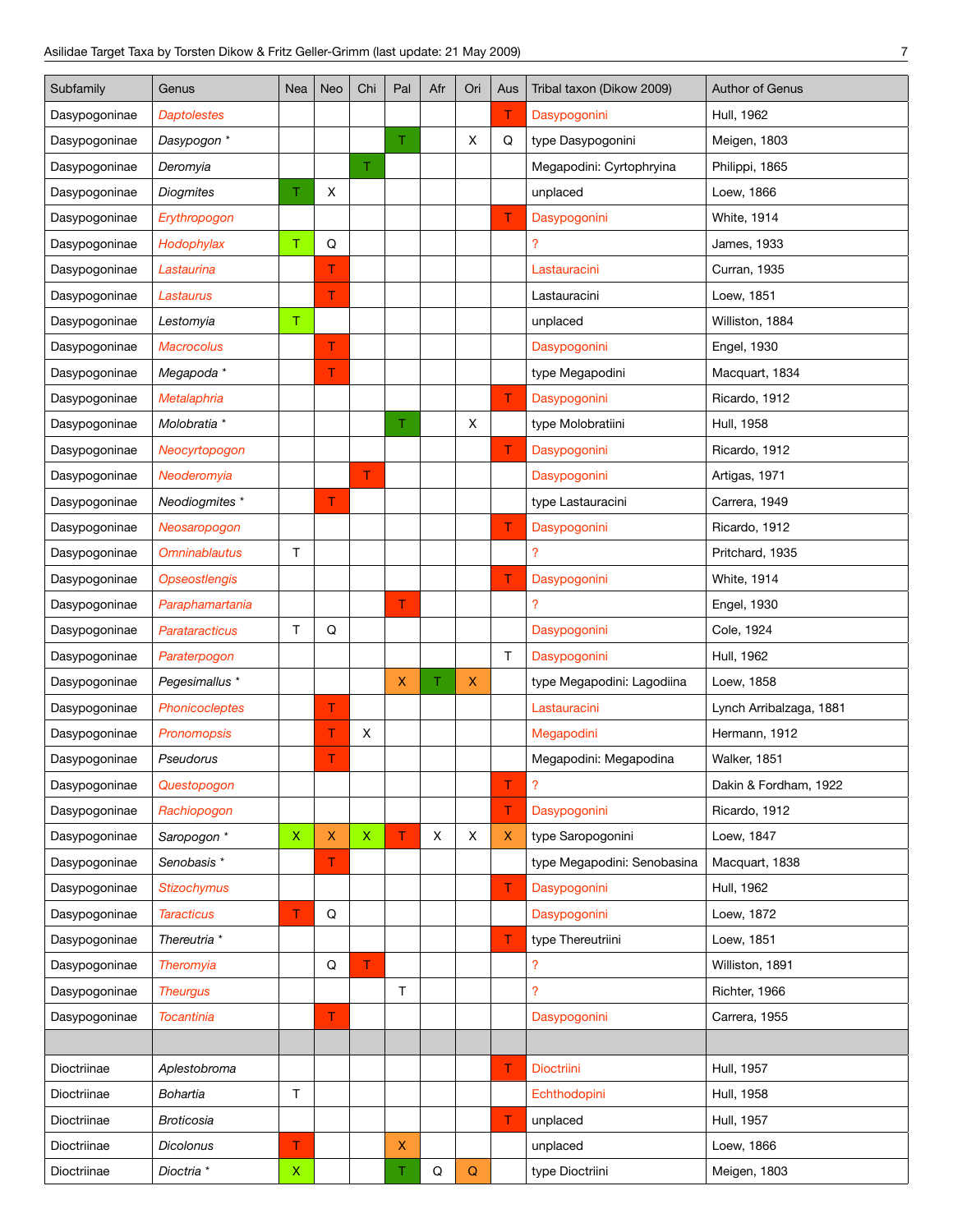| Subfamily   | Genus              | Nea         | Neo         | Chi | Pal         | Afr                | Ori    | Aus          | Tribal taxon (Dikow 2009) | Author of Genus                  |
|-------------|--------------------|-------------|-------------|-----|-------------|--------------------|--------|--------------|---------------------------|----------------------------------|
| Dioctriinae | Echthodopa *       | т           |             |     |             |                    |        |              | type Echthodopini         | Loew, 1866                       |
| Dioctriinae | Eudioctria         | T.          |             |     |             |                    |        |              | Dioctriini                | Wilcox & Martin, 1941            |
| Dioctriinae | Hullia             |             |             |     |             |                    |        | T            | ?                         | Paramonov, 1964                  |
| Dioctriinae | Metadioctria       | Τ           |             |     |             |                    |        |              | Echthodopini              | Wilcox & Martin, 1941            |
| Dioctriinae | <b>Myelaphus</b>   | т           |             |     | $\mathsf X$ |                    |        |              | unplaced                  | Bigot, 1882                      |
| Dioctriinae | Nannodioctria      | Τ           | Q           |     | Q           |                    |        |              | Dioctriini                | Wilcox & Martin, 1942            |
| Dioctriinae | Parastenopogon     |             |             |     |             |                    |        | T            | $\overline{\mathcal{L}}$  | Paramonov, 1964                  |
|             |                    |             |             |     |             |                    |        |              |                           |                                  |
| Laphriinae  | Acrochordomerus    |             |             |     | T.          |                    |        |              | $\overline{\phantom{a}}$  | Hermann, 1920                    |
| Laphriinae  | Adelodus           |             |             |     |             |                    |        | $\mathsf T$  | Atomosiini                | Hermann, 1912                    |
| Laphriinae  | Afromelittodes     |             |             |     |             | T.                 |        |              | Laphriini                 | Oldroyd & Bruggen, 1963          |
| Laphriinae  | Amathomyia         |             |             |     | T.          |                    |        |              | Atomosiini                | Hermann, 1912                    |
| Laphriinae  | Andrenosoma*       | X.          | X.          | X   | T.          | X                  | X      | $\mathsf{X}$ | type Andrenosomatini      | Rondani, 1856                    |
| Laphriinae  | Anoplothyrea       |             |             |     |             |                    | T      |              | Atomosiini                | Meijere, 1914                    |
| Laphriinae  | Anypodetus         |             |             |     |             | Τ                  |        |              | 2                         | Hermann, 1908                    |
| Laphriinae  | Aphestia           |             | T           |     |             |                    |        | $\mathsf{X}$ | Atomosiini                | Schiner, 1866                    |
| Laphriinae  | Aphistina          |             |             |     |             |                    | Τ      |              | ?                         | Oldroyd, 1972                    |
| Laphriinae  | Aphractia          |             | T           |     |             |                    |        |              | Atomosiini                | Artigas & Papavero & Serra, 1991 |
| Laphriinae  | Apoxyria           |             | T           |     |             |                    |        |              | $\overline{\mathcal{L}}$  | Schiner, 1866                    |
| Laphriinae  | Asicya             |             | T           |     |             |                    |        |              | $\overline{?}$            | Lynch Arribalzaga, 1880          |
| Laphriinae  | Atomosia *         | X.          | T.          |     |             |                    |        |              | type Atomosiini           | Macquart, 1838                   |
| Laphriinae  | Atomosiella        | T           |             |     |             |                    |        |              | Atomosiini                | Wilcox, 1937                     |
| Laphriinae  | Atoniomyia         | X           | Τ           |     |             |                    |        |              | <b>Atomosiini</b>         | Hermann, 1912                    |
| Laphriinae  | Atractia           |             | Τ           |     |             |                    |        |              | Atomosiini                | Macquart, 1838                   |
| Laphriinae  | <b>Bathropsis</b>  |             | Τ           |     |             |                    |        |              | Atomosiini                | Hermann, 1912                    |
| Laphriinae  | Borapisma          |             |             |     |             |                    | T      |              | $\overline{\phantom{a}}$  | Hull, 1957                       |
| Laphriinae  | <b>Bromotheres</b> |             |             |     |             |                    |        | T            | Atomosiini                | Hull, 1962                       |
| Laphriinae  | Cenochromyia       |             |             |     |             |                    |        | $\mathsf T$  | Laphriini                 | Hermann, 1912                    |
| Laphriinae  | Cerotainia         | Χ           | $\mathsf X$ |     |             |                    |        |              | Atomosiini                | Schiner, 1868                    |
| Laphriinae  | Cerotainiops       | Τ           |             |     |             |                    |        |              | Andrenosomatini           | Curran, 1930                     |
| Laphriinae  | Choerades          | $\mathsf X$ |             |     | $\mathsf X$ | $\pmb{\mathsf{X}}$ | T.     | X            | Laphriini                 | Walker, 1851                     |
| Laphriinae  | Chrysotriclis      |             | T           |     |             |                    |        |              | ?                         | Artigas & Papavero & Costa, 1995 |
| Laphriinae  | Chymedax           |             |             |     |             |                    | $\top$ |              | Atomosiini                | <b>Hull, 1958</b>                |
| Laphriinae  | Clariola           |             |             |     |             |                    |        | Τ            | Atomosiini                | Kertesz, 1901                    |
| Laphriinae  | Cochleariocera     |             | T           |     |             |                    |        |              | ?                         | Artigas & Papavero & Costa, 1995 |
| Laphriinae  | Cormansis          |             |             |     |             |                    | T      |              | 2                         | Walker, 1851                     |
| Laphriinae  | Cryptomerinx       |             | T           |     |             |                    |        |              | Dasytricharia             | Enderlein, 1914                  |
| Laphriinae  | Ctenota *          |             |             |     | Τ           | X                  |        |              | type Ctenotini            | Loew, 1873                       |
| Laphriinae  | Cyanonedys         |             |             |     |             |                    |        | Τ            | Atomosiini                | Hermann, 1912                    |
| Laphriinae  | Cymbipyga          |             | T           |     |             |                    |        |              | 2                         | Artigas & Papavero & Costa, 1995 |
| Laphriinae  | Cyphomyiactia      |             | T.          |     |             |                    |        |              | Atomosiini                | Artigas & Papavero & Serra, 1991 |
| Laphriinae  | Dasylechia *       | T.          |             |     |             |                    |        |              | type Dasylechiini         | Williston, 1907                  |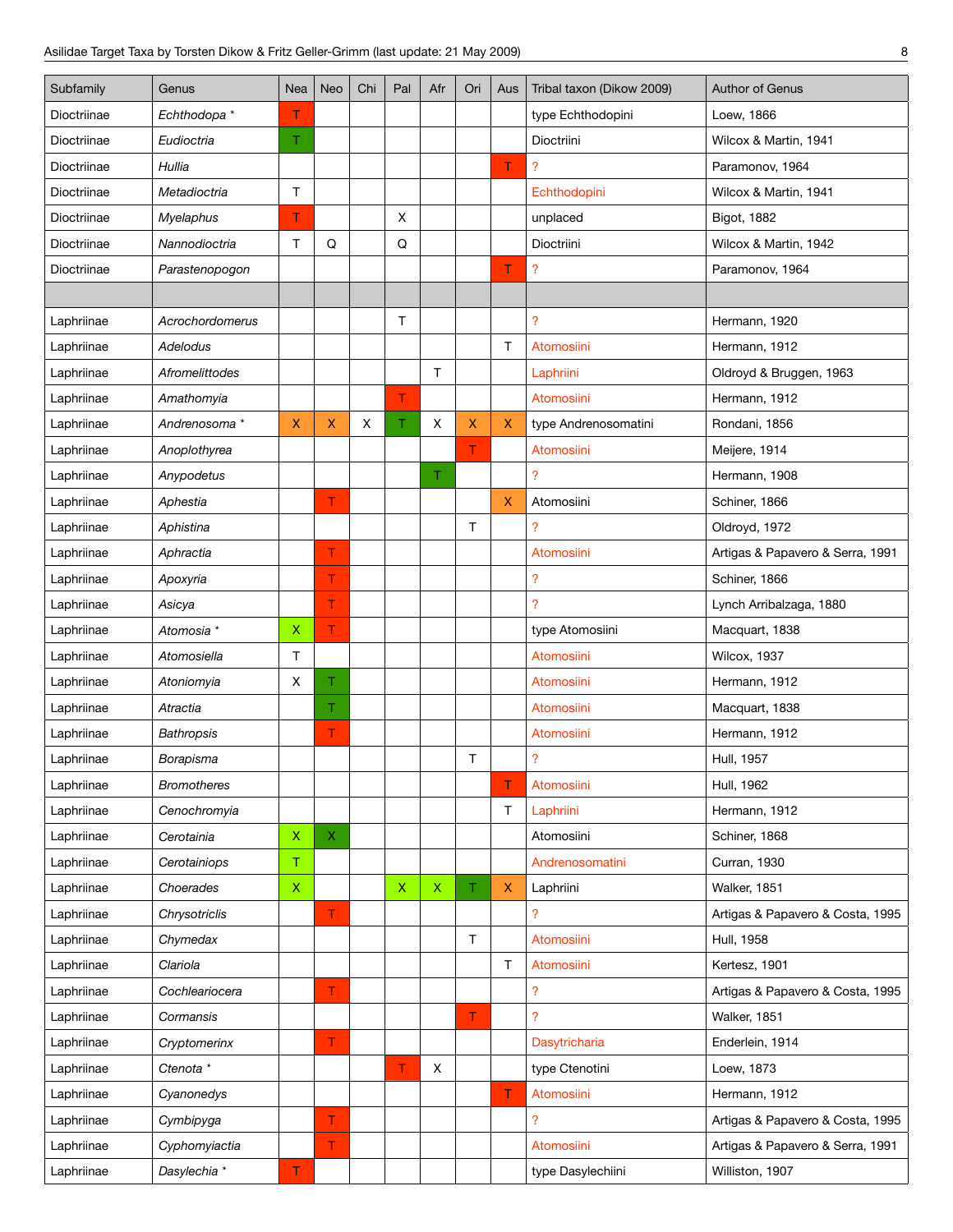| Subfamily  | Genus           | Nea         | Neo | Chi    | Pal         | Afr          | Ori         | Aus                | Tribal taxon (Dikow 2009) | <b>Author of Genus</b>           |
|------------|-----------------|-------------|-----|--------|-------------|--------------|-------------|--------------------|---------------------------|----------------------------------|
| Laphriinae | Dasyllina       |             |     |        |             | т            |             |                    | Laphriini                 | Bromley, 1935                    |
| Laphriinae | Dasyllis        |             | T   |        |             |              |             |                    | Andrenosomatini           | Loew, 1851                       |
| Laphriinae | Dasythrix *     |             | T   |        |             |              |             |                    | type Dasytricharia        | Loew, 1851                       |
| Laphriinae | Despotiscus     |             |     |        |             |              |             | Τ                  | Atomosiini                | Bezzi, 1928                      |
| Laphriinae | Dichaetothyrea  |             |     |        |             | X            | Τ           |                    | Atomosiini                | Meijere, 1914                    |
| Laphriinae | Dissmeryngodes  |             | т   |        |             |              |             |                    | Atomosiini                | Hermann, 1912                    |
| Laphriinae | Epaphroditus    |             |     |        |             |              | X           | T                  | Atomosiini                | Hermann, 1912                    |
| Laphriinae | Eumecosoma      |             | T   |        |             |              |             |                    | Atomosiini                | Schiner, 1866                    |
| Laphriinae | Gerrolasius     |             |     |        |             | $\top$       |             |                    | ?                         | Hermann, 1920                    |
| Laphriinae | Glyphotriclis   |             |     |        | T           |              |             |                    | <sup>2</sup>              | Hermann, 1920                    |
| Laphriinae | Goneccalypsis   |             |     |        |             | T            | X           |                    | Atomosiini                | Hermann, 1912                    |
| Laphriinae | Gymnotriclis    |             | Τ   |        |             |              |             |                    | ?                         | Artigas & Papavero & Costa, 1995 |
| Laphriinae | Helolaphyctis   |             | т   |        |             |              |             |                    | ?                         | Hermann, 1920                    |
| Laphriinae | Hexameritia     |             |     | T.     |             |              |             |                    | <sup>2</sup>              | Speiser, 1920                    |
| Laphriinae | <b>Hodites</b>  |             | T   |        |             |              |             |                    | Atomosiini                | Hull, 1962                       |
| Laphriinae | Hoplistomerus * |             |     |        |             | T.           | Q           |                    | type Hoplistomerini       | Macquart, 1838                   |
| Laphriinae | Hoplotriclis    |             |     |        | T           |              |             |                    | ?                         | Hermann, 1920                    |
| Laphriinae | Hybozelodes     |             | T   |        |             |              |             |                    | <b>Atomosiini</b>         | Hermann, 1912                    |
| Laphriinae | Hyperechia      |             |     |        |             | X            | T           |                    | Andrenosomatini           | Schiner, 1866                    |
| Laphriinae | Ichneumolaphria |             | T   |        |             |              |             |                    | <sup>2</sup>              | Carrera, 1951                    |
| Laphriinae | Joartigasia     |             | Τ   |        |             |              |             |                    | Laphriini                 | Martinez & Martinez, 1974        |
| Laphriinae | Katharma        |             |     |        |             | Τ            |             |                    | Andrenosomatini           | Oldroyd, 1959                    |
| Laphriinae | Laloides        |             |     |        |             |              | T           | х                  | ?                         | Oldroyd, 1972                    |
| Laphriinae | Lampria         | X           | T   |        |             |              |             |                    | Laphriini                 | Macquart, 1838                   |
| Laphriinae | Lamprozona      |             | X   | $\top$ |             |              |             |                    | Atomosiini                | Loew, 1851                       |
| Laphriinae | Lamyra          |             |     |        | X           | Τ            |             |                    | Ctenotini                 | Loew, 1851                       |
| Laphriinae | Laphria *       | $\mathsf X$ | X   |        | Τ           |              | ${\sf Q}$   | Q                  | type Laphriini            | Meigen, 1803                     |
| Laphriinae | Laphyctis       |             |     |        |             | $\top$       |             |                    | ?                         | Loew, 1859                       |
| Laphriinae | Laphygmolestes  |             | T.  |        |             |              |             |                    | $\overline{?}$            | Hull, 1962                       |
| Laphriinae | Laphystia *     | $\mathsf X$ | X   |        | T           |              | $\mathsf X$ |                    | type Laphystiini          | Loew, 1847                       |
| Laphriinae | Laphystotes     |             |     |        |             | $\mathsf T$  |             |                    | Laphriini                 | Oldroyd, 1974                    |
| Laphriinae | Laxenecera      |             |     |        | $\mathsf Q$ | X            | T.          |                    | unplaced                  | Macquart, 1838                   |
| Laphriinae | Loewinella      |             |     |        | T           | $\mathsf{X}$ |             |                    | Atomosiini                | Hermann, 1912                    |
| Laphriinae | Lycosimyia      |             | T.  |        |             |              |             |                    | Atomosiini                | Hull, 1958                       |
| Laphriinae | Macahyba        |             | T.  |        |             |              |             |                    | <sup>2</sup>              | Carrera, 1947                    |
| Laphriinae | Mactea          |             |     |        | $\mathsf T$ |              |             |                    | Laphriini                 | Richter & Mamaev, 1976           |
| Laphriinae | Maira           |             |     |        | X           |              | T           | $\pmb{\mathsf{X}}$ | Laphriini                 | Schiner, 1866                    |
| Laphriinae | Martinia        |             | Τ   |        |             |              |             |                    | ?                         | Hull, 1962                       |
| Laphriinae | Nannolaphria    |             |     |        |             | $\mathsf T$  |             |                    | Laphriini                 | Londt, 1977                      |
| Laphriinae | Neophoneus *    |             | T   |        |             |              |             |                    | type Neophoneini          | Williston, 1889                  |
| Laphriinae | Notiolaphria    |             |     |        |             | T            |             |                    | Laphriini                 | Londt, 1977                      |
| Laphriinae | Nusa            |             |     |        | X           | X.           | T           |                    | unplaced                  | Walker, 1851                     |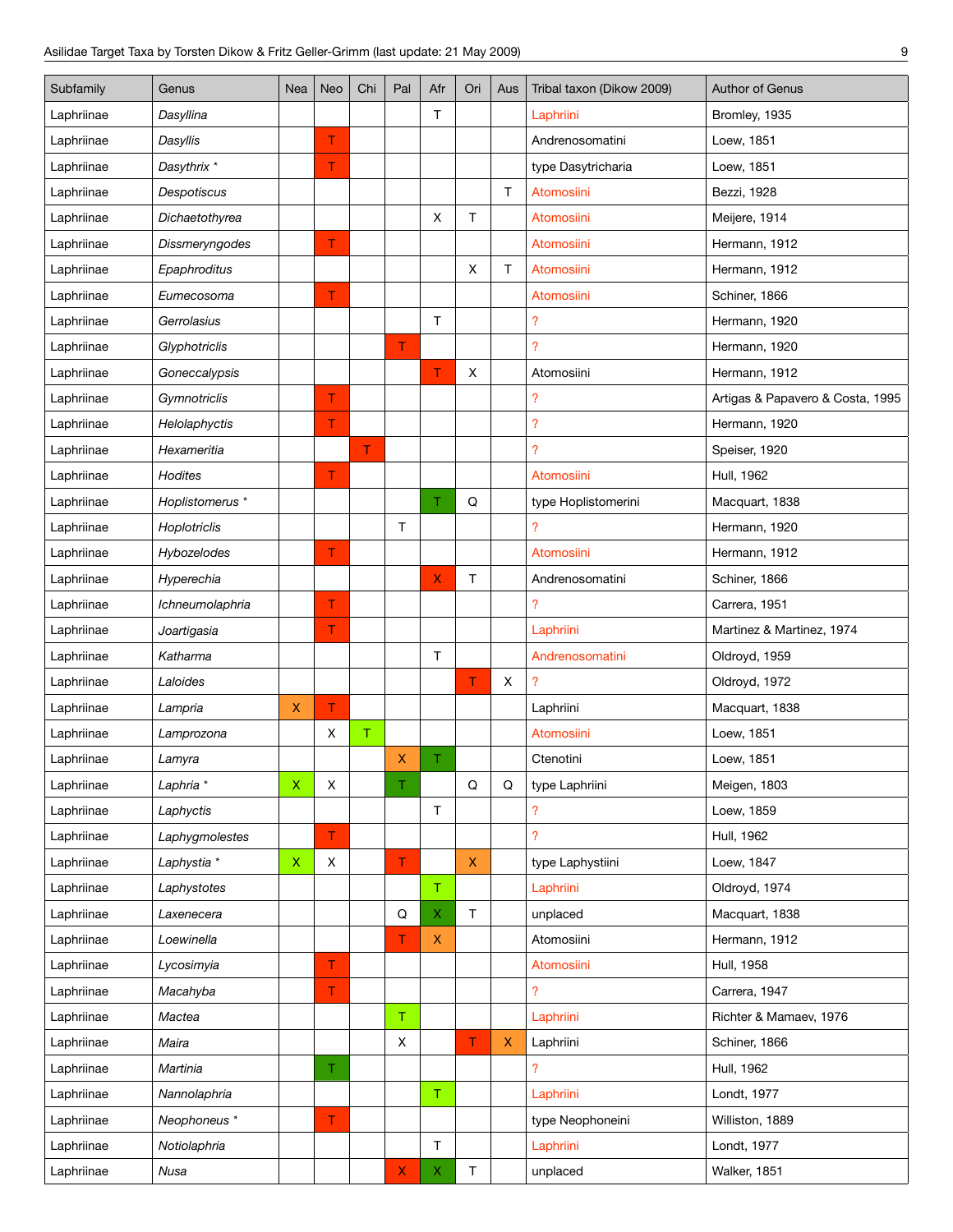| Subfamily      | Genus                | Nea | Neo         | Chi | Pal          | Afr         | Ori         | Aus         | Tribal taxon (Dikow 2009) | <b>Author of Genus</b>           |
|----------------|----------------------|-----|-------------|-----|--------------|-------------|-------------|-------------|---------------------------|----------------------------------|
| Laphriinae     | Nyximyia             |     |             |     |              |             |             | Τ           | ?                         | Hull, 1962                       |
| Laphriinae     | Oidardis             |     | T           |     |              |             |             |             | Atomosiini                | Hermann, 1912                    |
| Laphriinae     | Opeatocerus          |     |             |     |              |             | T           |             | Atomosiini                | Hermann, 1912                    |
| Laphriinae     | Opocapsis            |     |             |     |              |             | Τ           | Χ           | Atomosiini                | Hull, 1962                       |
| Laphriinae     | Orthogonis           | Q   |             |     |              | X           | T           | X           | Atomosiini                | Hermann, 1914                    |
| Laphriinae     | Pagidolaphria        |     |             |     | $\mathsf{T}$ |             | X           |             | Laphriini                 | Hermann, 1914                    |
| Laphriinae     | Perasis              | X   | Q           |     | Τ            | X.          |             |             | unplaced                  | Hermann, 1906                    |
| Laphriinae     | Phellopteron         |     | T           |     |              |             |             |             | Laphriini                 | Hull, 1962                       |
| Laphriinae     | Pilica               |     | Τ           |     |              |             |             |             | Andrenosomatini           | Curran, 1931                     |
| Laphriinae     | Pilophoneus          |     |             |     |              | T           |             |             | <sup>2</sup>              | Londt, 1988                      |
| Laphriinae     | Pogonosoma           | X   | Q           |     | T.           |             | X.          | X           | Andrenosomatini           | Rondani, 1856                    |
| Laphriinae     | Proagonistes         |     |             |     |              | T.          |             |             | Andrenosomatini           | Loew, 1858                       |
| Laphriinae     | Protometer           |     | T           |     |              |             |             |             | unplaced                  | Artigas & Papavero & Costa, 1995 |
| Laphriinae     | Prytania             |     |             |     |              | T.          |             |             | Laphriini                 | Oldroyd, 1974                    |
| Laphriinae     | Psilocurus           | T   | X           |     | X            |             |             |             | unplaced                  | Loew, 1874                       |
| Laphriinae     | Pseudonusa           |     |             |     |              |             | T           |             | Laphriini                 | Joseph & Parui, 1989             |
| Laphriinae     | Rhathimomyia         |     | T           |     |              |             |             |             | Atomosiini                | Lynch Arribalzaga, 1882          |
| Laphriinae     | Rhopalogaster        |     | T           |     |              |             |             |             | Laphriini                 | Macquart, 1834                   |
| Laphriinae     | Scytomedes           |     |             |     | $\top$       |             |             |             | <sup>2</sup>              | von Roeder, 1882                 |
| Laphriinae     | Smeryngolaphria      |     | T           |     |              | Χ           |             |             | Atomosiini                | Hermann, 1912                    |
| Laphriinae     | Stiphrolamyra        |     |             |     | $\mathsf X$  | T           |             |             | Ctenotini                 | Engel, 1928                      |
| Laphriinae     | Storthyngomerus      |     |             |     |              | Τ           |             |             | Laphriini                 | Hermann, 1919                    |
| Laphriinae     | Strombocodia         |     | Τ           |     |              |             |             |             | <b>Atomosiini</b>         | Hermann, 1912                    |
| Laphriinae     | Systropalpus         |     |             |     |              | $\mathsf T$ |             |             | Laphriini                 | Hull, 1962                       |
| Laphriinae     | Torebroma            |     |             |     | Τ            |             |             |             | <sup>2</sup>              | Hull, 1957                       |
| Laphriinae     | Tricella             |     |             |     |              |             |             | Τ           | Atomosiini                | Daniels, 1975                    |
| Laphriinae     | Trichardis           |     |             |     | Χ            | Τ           |             |             | Hoplistomerini            | Hermann, 1906                    |
| Laphriinae     | Trichardopsis        |     |             |     | T.           |             |             |             | ?                         | Oldroyd, 1958                    |
| Laphriinae     | <b>Triclioscelis</b> |     | Τ           |     |              |             |             |             | $\overline{\mathcal{L}}$  | von Roeder, 1900                 |
| Laphriinae     | <b>Triclis</b>       |     |             |     | T.           |             |             |             | ?                         | Loew, 1851                       |
| Laphriinae     | Udenopogon           |     |             |     | $\mathsf T$  |             |             |             | <sup>2</sup>              | Becker in Becker & Stein, 1913   |
| Laphriinae     | Zabrops              | Τ   |             |     |              |             |             |             | unplaced                  | Hull, 1957                       |
|                |                      |     |             |     |              |             |             |             |                           |                                  |
| Leptogastrinae | Acronyches *         |     | Τ           |     |              |             |             |             | type Acronychini          | Williston, 1908                  |
| Leptogastrinae | Ammophilomima        |     |             |     |              | Τ           | $\mathsf X$ |             | <sup>2</sup>              | Enderlein, 1914                  |
| Leptogastrinae | Apachekolos          | T.  |             |     |              |             |             |             | <sup>2</sup>              | Martin, 1957                     |
| Leptogastrinae | Beameromyia          | Τ.  | $\mathsf X$ |     |              |             |             |             | Leptogastrini             | Martin, 1957                     |
| Leptogastrinae | Eurhabdus            |     | T           |     |              |             |             |             | <sup>2</sup>              | Aldrich, 1923                    |
| Leptogastrinae | Euscelidia           |     |             |     | X            | T.          | X.          |             | Leptogastrini             | Westwood, 1850                   |
| Leptogastrinae | Lagynogaster         |     |             |     | Q            |             | T           | $\mathsf X$ | $\overline{?}$            | Hermann, 1917                    |
| Leptogastrinae | Lasiocnemus          |     |             |     |              | T.          |             |             | Leptogastrini             | Loew, 1851                       |
| Leptogastrinae | Leptogaster*         | X   | $\mathsf X$ | Q   | Τ            | X           | X           | X           | type Leptogastrini        | Meigen, 1803                     |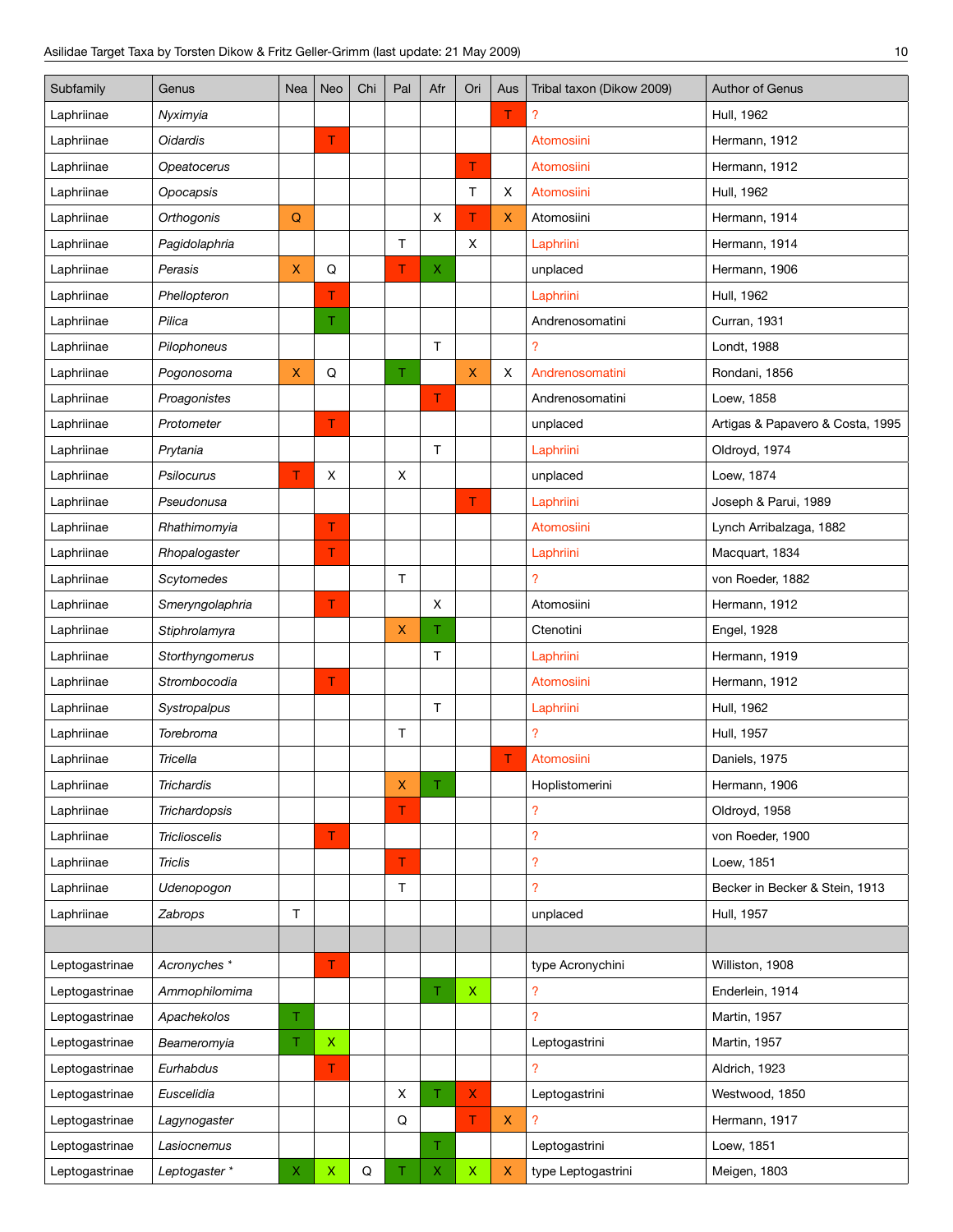| Subfamily      | Genus                  | Nea | Neo | Chi | Pal          | Afr            | Ori | Aus         | Tribal taxon (Dikow 2009) | Author of Genus             |
|----------------|------------------------|-----|-----|-----|--------------|----------------|-----|-------------|---------------------------|-----------------------------|
| Leptogastrinae | Leptopteromyia         | х   | Τ   |     |              |                |     |             | ?                         | Williston, 1907             |
| Leptogastrinae | Lobus                  |     |     |     |              | T.             | X.  |             | $\overline{?}$            | Martin, 1972                |
| Leptogastrinae | Mesoleptogaster        |     |     |     | X            |                | Τ   | $\mathsf X$ | $\overline{\mathcal{L}}$  | Frey, 1937                  |
| Leptogastrinae | Ophionomima            |     |     |     |              |                | Τ   |             | $\overline{?}$            | Enderlein, 1914             |
| Leptogastrinae | Psilonyx               | Τ   | X   |     | $\mathsf{X}$ |                | X   |             | $\overline{\mathcal{E}}$  | Aldrich, 1923               |
| Leptogastrinae | Schildia               |     | T   |     |              | $\overline{X}$ | X.  |             | $\overline{\mathcal{E}}$  | Aldrich, 1923               |
| Leptogastrinae | Sinopsilonyx           |     |     |     | T            |                |     |             | ?                         | <b>Hsia, 1949</b>           |
| Leptogastrinae | Systellogaster         |     | T   |     |              |                |     |             | ?                         | Hermann, 1926               |
| Leptogastrinae | Tipulogaster           | Τ   | Q   |     |              |                |     |             | Leptogastrini             | Cockerell, 1913             |
|                |                        |     |     |     |              |                |     |             |                           |                             |
| Ommatiinae     | Afroestricus           |     |     |     |              | Τ.             |     |             | $\overline{\mathcal{E}}$  | Scarbrough, 2005            |
| Ommatiinae     | Cophinopoda            |     |     |     | $\mathsf X$  | $\mathsf X$    | T   | X           | $\overline{?}$            | Hull, 1958                  |
| Ommatiinae     | Emphysomera            |     |     |     |              | X              | Τ   | X           | $\overline{?}$            | Schiner, 1866               |
| Ommatiinae     | Merodontina            |     |     |     |              |                | T   |             | $\overline{?}$            | Enderlein, 1914             |
| Ommatiinae     | Michotamia             |     |     |     |              | Χ              | Τ   | X           | $\overline{?}$            | Macquart, 1838              |
| Ommatiinae     | Ommatius *             | X   | T   |     | X            | X              | X   | X.          | type Ommatiini            | Wiedemann, 1821             |
| Ommatiinae     | Pseudomerodontina      |     |     |     |              |                | T   |             | 2                         | Joseph & Parui, 1976        |
| Ommatiinae     | Stenommatius           |     |     |     |              |                | T   |             | ?                         | Matsumura, 1916             |
| Ommatiinae     | Thallosia              |     |     |     |              | T              |     |             | $\overline{?}$            | Oldroyd, 1970               |
|                |                        |     |     |     |              |                |     |             |                           |                             |
| Phellinae      | Obelophorus            |     |     | T   |              |                |     |             | Phellini                  | Schiner, 1868               |
| Phellinae      | Phellus <sup>*</sup>   |     |     |     |              |                |     | T           | type Phellini             | <b>Walker, 1851</b>         |
|                |                        |     |     |     |              |                |     |             |                           |                             |
| Stenopogoninae | Afroscleropogon        |     |     |     |              | T              |     |             | ?                         | Londt, 1999                 |
| Stenopogoninae | Agrostomyia            |     |     |     |              | T              |     |             | $\overline{?}$            | Londt, 1994                 |
| Stenopogoninae | Alyssomyia             |     |     | T   |              |                |     |             | Enigmomorphini            | Hull, 1962                  |
| Stenopogoninae | Ammodaimon             |     |     |     |              | т              |     |             | ?                         | Londt, 1985                 |
| Stenopogoninae | Amphisbetetus          |     |     |     | T.           |                |     | X           | Stenopogonini             | Hermann, 1906               |
| Stenopogoninae | <b>Anarolius</b>       |     |     |     | $\top$       |                |     |             | Stenopogonini             | Loew, 1844                  |
| Stenopogoninae | Anasillomos            |     |     |     |              | $\top$         |     |             | $\overline{?}$            | Londt, 1983                 |
| Stenopogoninae | Ancylorhynchus         |     |     |     | T            | X.             | X   | Q           | unplaced                  | Berthold in Latreille, 1827 |
| Stenopogoninae | Anisopogon             |     |     |     | Τ            |                |     |             | Stenopogonini             | von Roeder, 1881            |
| Stenopogoninae | Araujoa                |     | T.  |     |              |                |     |             | Enigmomorphini            | Artigas & Papavero, 1991    |
| Stenopogoninae | <b>Archilestroides</b> |     | T   |     |              |                |     |             | Enigmomorphini            | Artigas & Papavero, 1991    |
| Stenopogoninae | Argyrochira            |     |     |     | $\mathsf T$  |                |     |             | Stenopogonini             | Richter, 1968               |
| Stenopogoninae | Astylopogon            |     |     |     |              |                |     | T           | 2                         | Meijere, 1913               |
| Stenopogoninae | <b>Aymarasilus</b>     |     |     | T   |              |                |     |             | Enigmomorphini            | Artigas, 1974               |
| Stenopogoninae | Backomyia              | T   |     |     |              |                |     |             | Cyrtopogonini             | Wilcox & Martin, 1957       |
| Stenopogoninae | <b>Bana</b>            |     |     |     |              | $\top$         |     |             | 2                         | Londt, 1992                 |
| Stenopogoninae | Callinicus             | Τ.  |     |     |              |                |     |             | Cyrtopogonini             | Loew, 1872                  |
| Stenopogoninae | Connomyia              |     |     |     |              | T.             | X   |             | Enigmomorphini            | Londt, 1992                 |
| Stenopogoninae | Corymyia               |     |     |     |              | $\mathsf T$    |     |             | $\overline{\mathcal{E}}$  | Londt, 1994                 |
|                |                        |     |     |     |              |                |     |             |                           |                             |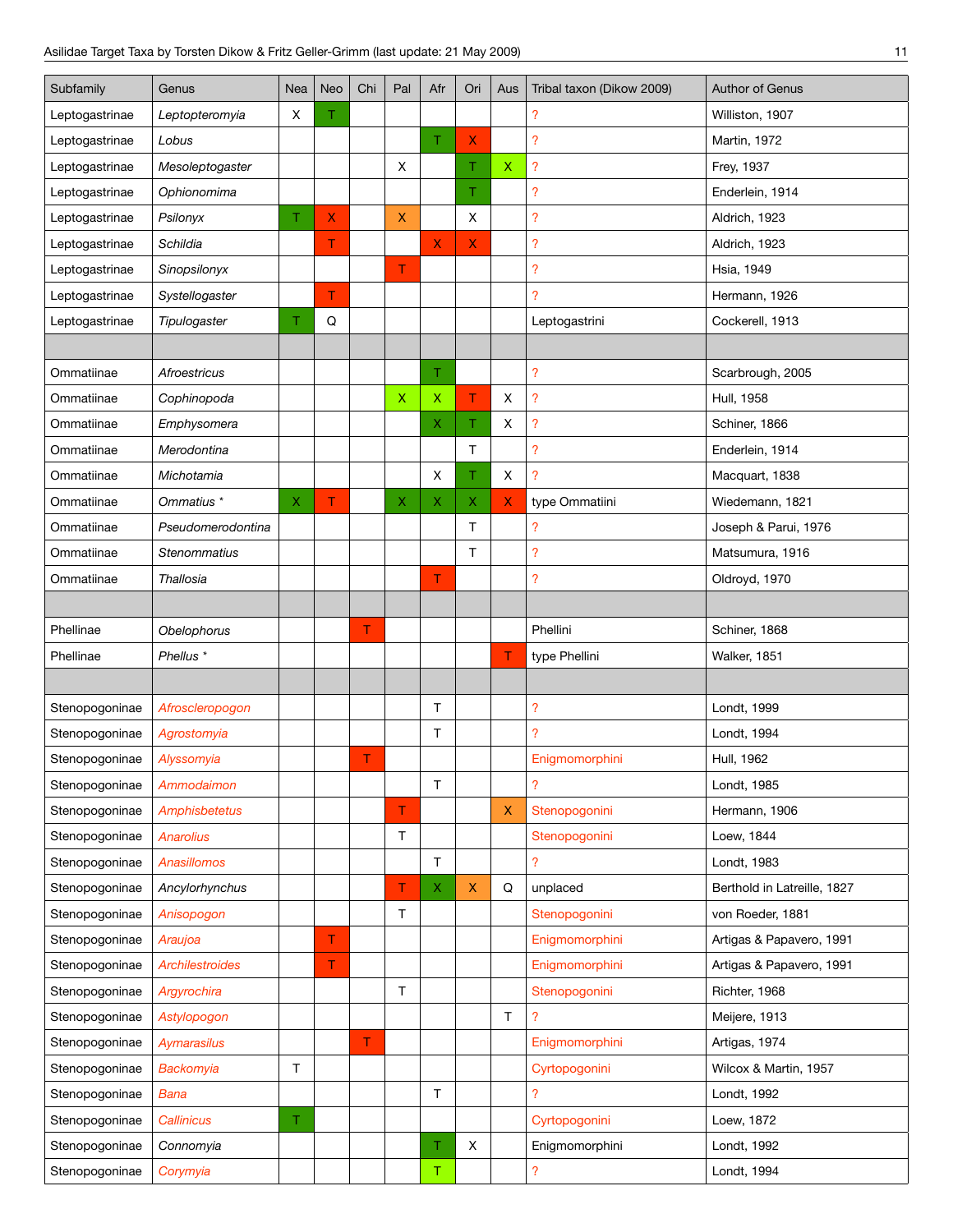| Subfamily      | Genus                 | Nea | <b>Neo</b> | Chi         | Pal | Afr          | Ori          | Aus | Tribal taxon (Dikow 2009) | Author of Genus                |
|----------------|-----------------------|-----|------------|-------------|-----|--------------|--------------|-----|---------------------------|--------------------------------|
| Stenopogoninae | Creolestes            |     | Q          | Τ           |     |              |              |     | Enigmomorphini            | Hull, 1962                     |
| Stenopogoninae | Crobilocerus          |     |            |             | T   |              |              |     | Stenopogonini             | Loew, 1847                     |
| Stenopogoninae | Cylicomera            |     | т          |             |     |              |              |     | Enigmomorphini            | Lynch Arribalzaga, 1881        |
| Stenopogoninae | Cystoprosopa          |     | T.         |             |     |              |              |     | Plesiommatini             | Hull, 1962                     |
| Stenopogoninae | Danomyia              |     |            |             |     | T.           |              |     | $\overline{?}$            | Londt, 1993                    |
| Stenopogoninae | <b>Dapsilochaetus</b> |     | T          |             |     |              |              |     | Plesiommatini             | Hull, 1962                     |
| Stenopogoninae | <b>Daspletis</b>      |     |            |             |     | T            |              |     | Enigmomorphini            | Loew, 1859                     |
| Stenopogoninae | <b>Dasypecus</b>      |     |            | T.          |     |              |              |     | Cyrtopogonini             | Philippi, 1865                 |
| Stenopogoninae | Dicranus              | X   | T          |             |     |              |              |     | Enigmomorphini            | Loew, 1851                     |
| Stenopogoninae | Dioctobroma           |     |            |             |     | T            |              |     | $\overline{\mathcal{L}}$  | Hull, 1962                     |
| Stenopogoninae | Dogonia               |     |            |             |     | T.           |              |     | $\overline{\mathcal{L}}$  | Oldroyd, 1970                  |
| Stenopogoninae | <b>Empodiodes</b>     |     |            |             |     | Τ            |              |     | $\overline{\mathcal{L}}$  | Oldroyd, 1972                  |
| Stenopogoninae | Enigmomorphus *       |     | т          |             |     |              |              |     | type Enigmomorphini       | Hermann, 1912                  |
| Stenopogoninae | Eriopogon             |     |            |             | T   |              |              |     | Stenopogonini             | Loew, 1847                     |
| Stenopogoninae | Eucyrtopogon          | Τ   |            |             |     |              |              |     | Cyrtopogonini             | Curran, 1923                   |
| Stenopogoninae | <b>Euthrixius</b>     |     |            | T           |     |              |              |     | Tillobromatini            | Artigas, 1971                  |
| Stenopogoninae | Galactopogon          |     |            |             | T   |              |              |     | Stenopogonini             | Engel, 1929                    |
| Stenopogoninae | Gonioscelis           |     |            |             |     | T            |              |     | Stenopogonini             | Schiner, 1866                  |
| Stenopogoninae | Grajahua              |     | T          |             |     |              |              |     | Tillobromatini            | Artigas & Papavero, 1991       |
| Stenopogoninae | Graptostylus          |     |            | T           |     |              |              |     | Cyrtopogonini             | Hull, 1962                     |
| Stenopogoninae | Grypoctonus           |     |            |             | T.  |              | $\mathsf{X}$ |     | Stenopogonini             | Speiser, 1928                  |
| Stenopogoninae | Habropogon            |     |            |             | T   | $\mathsf X$  |              |     | Stenopogonini             | Loew, 1847                     |
| Stenopogoninae | <b>Hadrokolos</b>     | T   | Q          |             |     |              |              |     | Cyrtopogonini             | Martin, 1959                   |
| Stenopogoninae | Haroldia              |     |            |             |     | $\mathsf T$  |              |     | $\overline{\mathcal{L}}$  | Londt, 1999                    |
| Stenopogoninae | Harpagobroma          |     |            |             |     |              |              | Τ   | ?                         | Hull, 1962                     |
| Stenopogoninae | Hermannomyia          |     |            |             |     | $\mathsf T$  |              |     | $\overline{\mathcal{L}}$  | Oldroyd, 1980                  |
| Stenopogoninae | Hynirhynchus          |     |            |             |     | Τ            |              |     | ?                         | Lindner, 1955                  |
| Stenopogoninae | Hystrichopogon        |     |            |             | T.  |              |              |     | Stenopogonini             | Hermann, 1906                  |
| Stenopogoninae | <b>Illudium</b>       |     |            |             | T.  |              |              |     | Stenopogonini             | Richter, 1962                  |
| Stenopogoninae | Iranopogon            |     |            |             | T.  |              |              |     | Stenopogonini             | Timon-David, 1955              |
| Stenopogoninae | Irwinomyia            |     |            |             |     | $\top$       |              |     | $\overline{?}$            | Londt, 1994                    |
| Stenopogoninae | <b>Ischiolobos</b>    |     |            |             |     | $\top$       |              |     | $\overline{\mathcal{L}}$  | Londt, 2005                    |
| Stenopogoninae | Itolia                | T   | Q          |             |     |              |              |     | Cyrtopogonini             | Wilcox, 1936                   |
| Stenopogoninae | <b>Ivettea</b>        |     | T.         | $\mathsf X$ |     |              |              |     | Cyrtopogonini             | Artigas & Papavero, 1991       |
| Stenopogoninae | Jothopogon            |     |            |             | T   |              |              |     | Stenopogonini             | Becker in Becker & Stein, 1913 |
| Stenopogoninae | Leptochelina          |     |            | T.          |     |              |              |     | Enigmomorphini            | Artigas, 1970                  |
| Stenopogoninae | <b>Lithoeciscus</b>   |     |            |             | T   |              |              |     | Stenopogonini             | Bezzi, 1927                    |
| Stenopogoninae | Longuimayus           |     |            | Τ           |     |              |              |     | Cyrtopogonini             | Artigas & Papavero, 1991       |
| Stenopogoninae | Macroetra             |     |            |             |     | $\mathsf{T}$ |              |     | $\overline{\mathcal{L}}$  | Londt, 1994                    |
| Stenopogoninae | <b>Mecynopus</b>      |     |            |             | T.  |              |              |     | Stenopogonini             | Engel, 1925                    |
| Stenopogoninae | <b>Microphontes</b>   |     |            |             |     | T.           |              |     | 2                         | Londt, 1994                    |
| Stenopogoninae | Microstylum           | X   | Q          |             | x   | Τ            | X            | Q   | Enigmomorphini            | Macquart, 1838                 |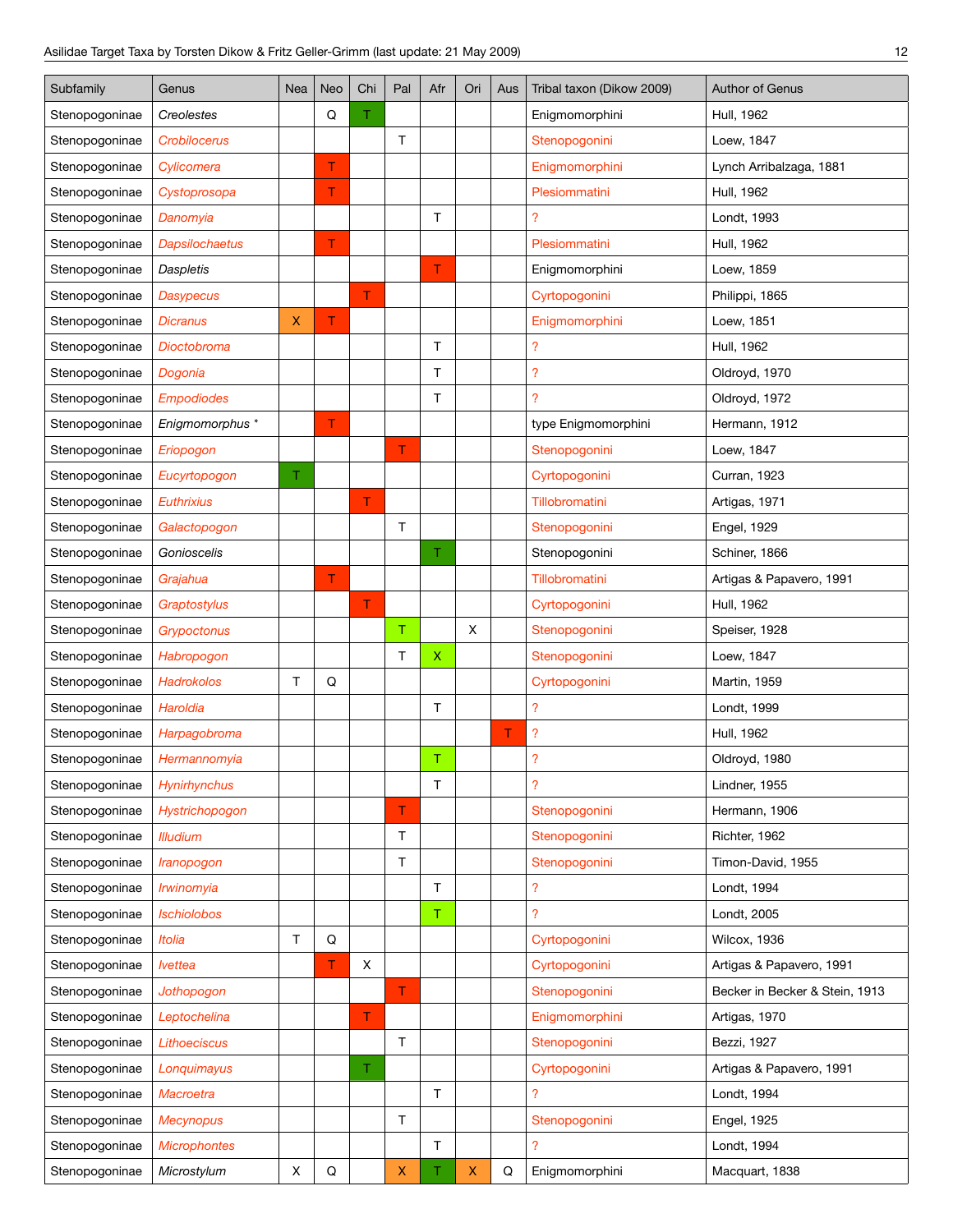| Subfamily       | Genus                   | Nea          | Neo | Chi | Pal | Afr            | Ori            | Aus | Tribal taxon (Dikow 2009)  | Author of Genus          |
|-----------------|-------------------------|--------------|-----|-----|-----|----------------|----------------|-----|----------------------------|--------------------------|
| Stenopogoninae  | Neodioctria             |              |     |     |     |                |                | T   | ?                          | Ricardo, 1918            |
| Stenopogoninae  | Neoholopogon            |              |     |     |     |                | T              |     | Cyrtopogonini              | Joseph & Parui, 1989     |
| Stenopogoninae  | Neoscleropogon          |              |     |     |     |                |                | T   | $\overline{?}$             | Malloch, 1928            |
| Stenopogoninae  | <b>Nerterhaptomenus</b> |              |     |     |     |                |                | т   | Stenopogonini              | Hardy, 1934              |
| Stenopogoninae  | Nothopogon              |              | Τ   |     |     |                |                |     | Cyrtopogonini              | Artigas & Papavero, 1991 |
| Stenopogoninae  | Oldroydia               |              |     |     |     |                | $\mathsf{T}$   |     | Stenopogonini              | Hull, 1956               |
| Stenopogoninae  | Ontomyia                |              |     |     |     | T.             |                |     | $\overline{\mathcal{L}}$   | Dikow & Londt, 2000      |
| Stenopogoninae  | Oratostylum             |              |     |     |     | $\mathsf T$    |                |     | $\overline{?}$             | Ricardo, 1925            |
| Stenopogoninae  | Ospriocerus             | т            | Q   |     |     |                |                |     | Stenopogonini              | Loew, 1866               |
| Stenopogoninae  | Oxynoton                |              |     |     |     | T.             |                |     | Cyrtopogonini              | Janssens, 1951           |
| Stenopogoninae  | Palamopogon             |              |     |     | T.  |                |                |     | Cyrtopogonini              | Bezzi, 1927              |
| Stenopogoninae  | Pedomyia                |              |     |     |     | $\top$         |                |     | $\overline{?}$             | Londt, 1994              |
| Stenopogoninae  | Plesiomma*              | X            | X   |     |     |                |                |     | type Plesiommatini         | Macquart, 1838           |
| Stenopogoninae  | Pritchardia             |              | X   | Τ   |     |                |                |     | Enigmomorphini             | Stuardo Ortiz, 1946      |
| Stenopogoninae  | Pritchardomyia          | т            |     |     |     |                |                |     | Cyrtopogonini              | Wilcox, 1965             |
| Stenopogoninae  | Prolepsis               | X            | т   | X   |     |                |                |     | Enigmomorphini             | Walker, 1851             |
| Stenopogoninae  | Psilozona               |              |     |     |     |                |                | T   | $\overline{\mathcal{L}}$   | Ricardo, 1912            |
| Stenopogoninae  | Pycnomerinx             |              |     |     |     | T.             |                |     | $\overline{?}$             | Hull, 1962               |
| Stenopogoninae  | Pycnopogon              | Q            |     |     | T.  |                |                |     | Stenopogonini              | Loew, 1847               |
| Stenopogoninae  | Raulcortesia            |              |     | T   |     |                |                |     | Cyrtopogonini              | Artigas & Papavero, 1991 |
| Stenopogoninae  | Remotomyia              |              |     |     |     | T              |                |     | $\overline{\mathcal{L}}$   | Londt, 1983              |
| Stenopogoninae  | Rhacholaemus            |              |     |     |     | $\top$         |                |     | $\overline{?}$             | Hermann, 1907            |
| Stenopogoninae  | Scleropogon             | Τ            |     |     |     |                |                |     | Stenopogonini              | Loew, 1866               |
| Stenopogoninae  | Scylaticina             |              | т   |     |     |                |                |     | Tillobromatini             | Artigas & Papavero, 1991 |
| Stenopogoninae  | Scylaticodes            |              | Q   | Τ   |     |                |                |     | Tillobromatini             | Artigas & Papavero, 1991 |
| Stenopogoninae  | Scylaticus              |              | X   |     | X   | Τ              | X              |     | unplaced                   | Loew, 1858               |
| Stenopogoninae  | Sintoria                | т            | Q   |     |     |                |                |     | Cyrtopogonini              | Hull, 1962               |
| Stenopogoninae  | Stenopogon *            | $\mathsf X$  | Q   |     | T   | X              | X.             |     | type Stenopogonini         | Loew, 1847               |
| Stenopogoninae  | <b>Taperigna</b>        |              | Τ   |     |     |                |                |     | Enigmomorphini             | Artigas & Papavero, 1991 |
| Stenopogoninae  | Teratopomyia            |              |     |     |     | $\mathsf T$    |                |     | $\overline{?}$             | Oldroyd, 1980            |
| Stenopogoninae  | Wilcoxia                | $\mathsf{T}$ |     |     |     |                |                |     | Cyrtopogonini              | James, 1941              |
| Stenopogoninae  | Zabrotica               |              | Τ   |     |     |                |                |     | Tillobromatini             | Hull, 1958               |
|                 |                         |              |     |     |     |                |                |     |                            |                          |
| Tillobromatinae | Hypenetes               |              |     |     |     | T.             |                |     |                            | Loew, 1858               |
| Tillobromatinae | Lycostommyia            |              |     |     |     | T              |                |     |                            | Oldroyd, 1980            |
| Tillobromatinae | Tillobroma *            |              | T   | Χ   |     |                |                |     | type Tillobromatini        | Hull, 1962               |
|                 |                         |              |     |     |     |                |                |     |                            |                          |
| Stichopogoninae | Afganopogon             |              |     |     | T.  |                |                |     | $\overline{?}$             | Hradský, 1962            |
| Stichopogoninae | Argyropogon             |              | T   |     |     |                |                |     | $\overline{?}$             | Artigas & Papavero, 1990 |
| Stichopogoninae | Clinopogon              |              |     |     | X   | $\pmb{\times}$ | T              | X   | $\boldsymbol{\mathcal{P}}$ | Bezzi, 1910              |
| Stichopogoninae | Eremodromus             |              |     |     | Τ   | X              |                |     | $\overline{?}$             | Zimin, 1928              |
| Stichopogoninae | Lasiopogon              | $\mathsf X$  |     |     | Τ   |                | $\pmb{\times}$ |     | unplaced                   | Loew, 1847               |